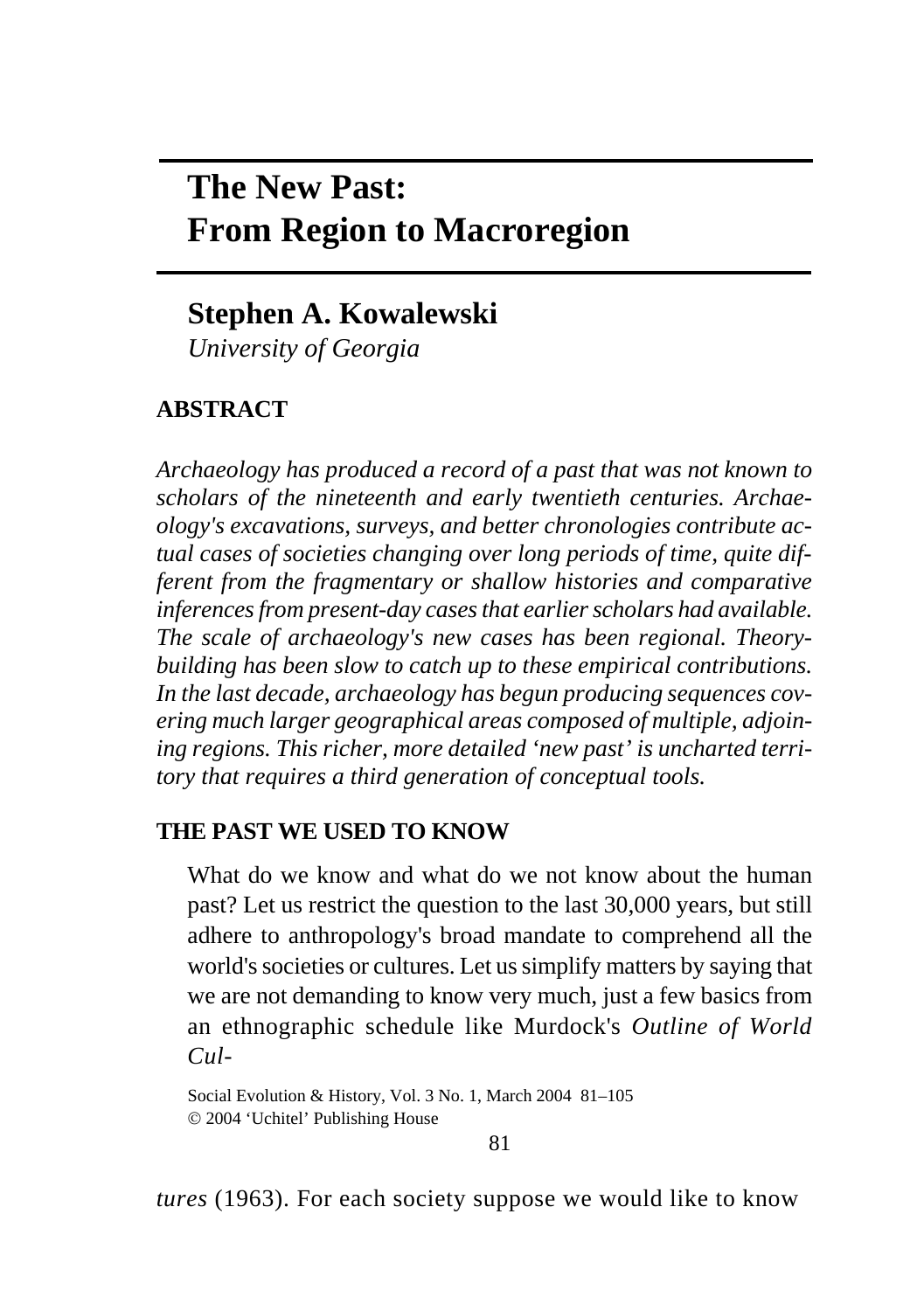approximately how many people there were, where they were living, and some fundamentals about their economic, political, and social institutions. To further simplify, we will not ask for a continuous record, but only for a snap-shot every few centuries. If this is what we want to know about past human experience, then unfortunately we know very little.

It is easy to fall into time-depth myopia. There is more of the past than we sometimes are willing to perceive. Assume that the ethnographic record covers the last 150 years. One hundred and fifty years represents 1/200th of the time since 30,000 years ago, and 1.5 % of the time since the end of the Pleistocene. Add in a few areas for which history provides information in addition to ethnology and we might claim to know from these sources 2 % or 3 % of the past. That is, even when all we require is a simple list of facts about the world's societies, history and ethnology give us knowledge of only a small slice, because the present is dwarfed by a much longer past. Our 2% or 3% is not a representative sample of human experience, it is heavily biased toward recent times and toward those places that have written records.

In all honesty we know little about our past, and what we do know is very spotty and unrepresentative. There are few regions or smaller localities in the world for which we have in hand the basic population and ethnographic evidence for the last 30,000 years, or even the last 10,000 years, and perhaps no regions, depending on how satisfied one might be with what is often quite sketchy information.

How do we know about past human experience? Study of the past has relied on a combination of four sources. We know about the past from what we are told (oral history); from history and the primary texts from which history is written; from recent human biology, language, and society (i.e. comparative studies in genetics, linguistics, and ethnology); and from archaeology.

Historical linguistics and historical biology reconstruct temporal sequences from present corpuses. But if we only had this information we would be missing a lot. Today's languages and genetic combinations are but a small selection of those that have preceded in the evolutionary process – by definition. Also, in historical linguistics and historical biology the methodologies for sampling, for dating branch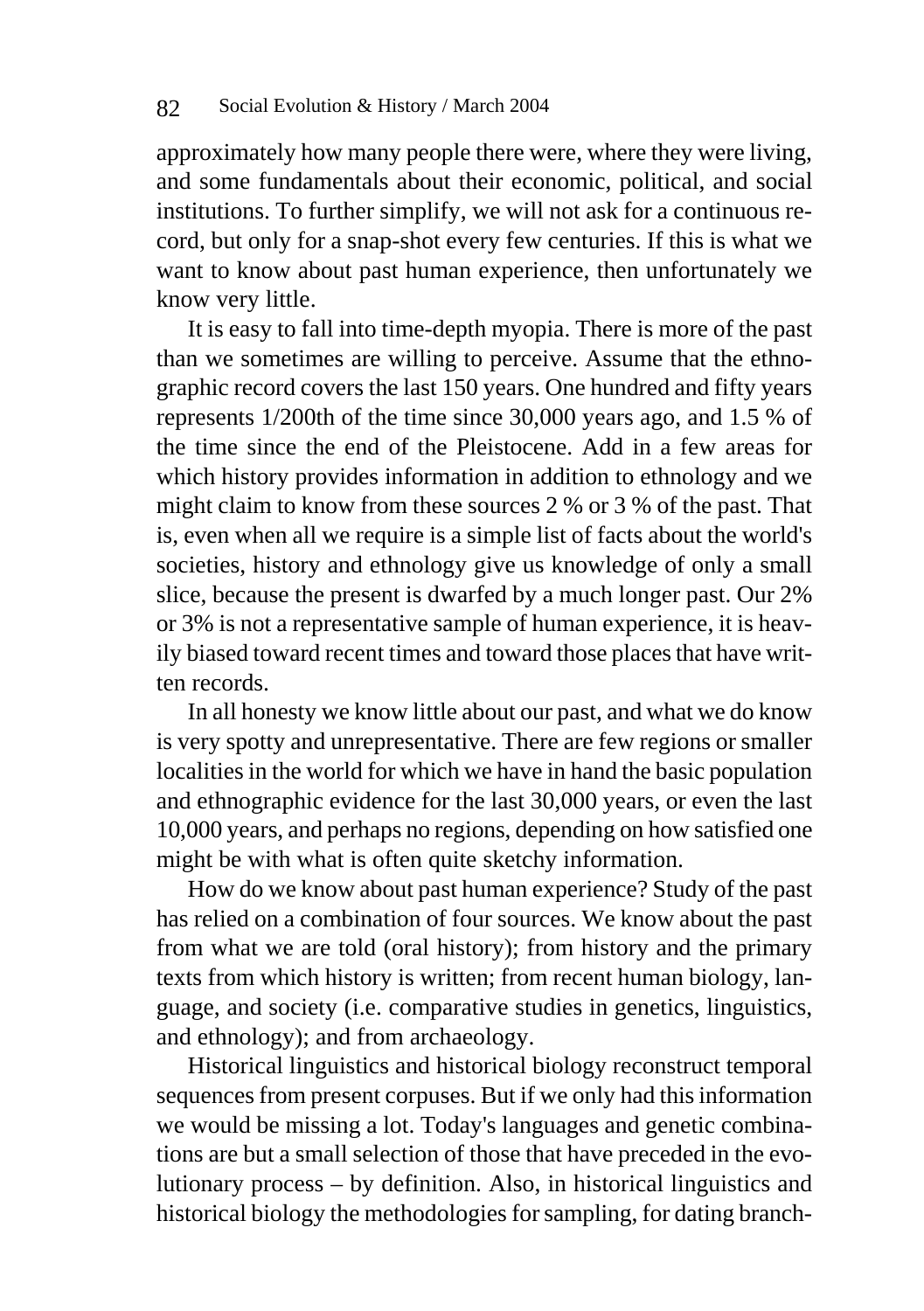ing events, for studying non-branching processes, and for understanding how demographic processes impinge on historical reconstructions are all rather problematic. Perhaps most limiting, languages and genes are not populations, institutions, society, or culture. Where the question is social evolution, linguistics and genetics are an angular, not a direct approach, because the central problems are social and cultural.

Textual history is an important way of building theoretical understandings of the past. But documentary and oral history have limited time depth. Written and oral texts are also far from universal, either in terms of all the world's societies or in terms of the relevance and completeness of information.

With increasing time depth, documentary and oral history recede, and archaeology becomes more important. Archaeology does not match the richness in social fabric and individuality that oral and documentary history sometimes provides. Archaeology is relatively expensive, so it has relied on very small samples. It is also limited by the degree of refinement in its chronologies.

Because ethnology supplied information about societies unknown to conventional history, it has shared a prominent place with the discipline of history in shaping our concepts of the past. Comparative ethnology has breadth of coverage but it lacks time depth. It attempts to compensate for lack of time depth by making two assumptions. One assumption is that all relevant variation in human experience is expressed in recent societies. The second class of assumptions in comparative ethnology involves premises about ordering the existing variation in time, *e.g*., progress, advancement, linearity, multilinearity, etc. These premises about progress and the completeness of the ethnographic record are central to comparative ethnology. To the extent that they are incorrect, then the contribution of comparative ethnology to knowledge of the past is restricted.

Comparative ethnology has asserted a theoretical knowledge of the past. Our terms, types, concepts, and explanations have traditionally come from the comparative ethnology paradigm. In this paradigm the role of archaeology has been to furnish case studies for ideas that came from comparative ethnology. Archaeology is a younger discipline than comparative ethnology. When archaeology began producing more detailed data in the twentieth century, the explanatory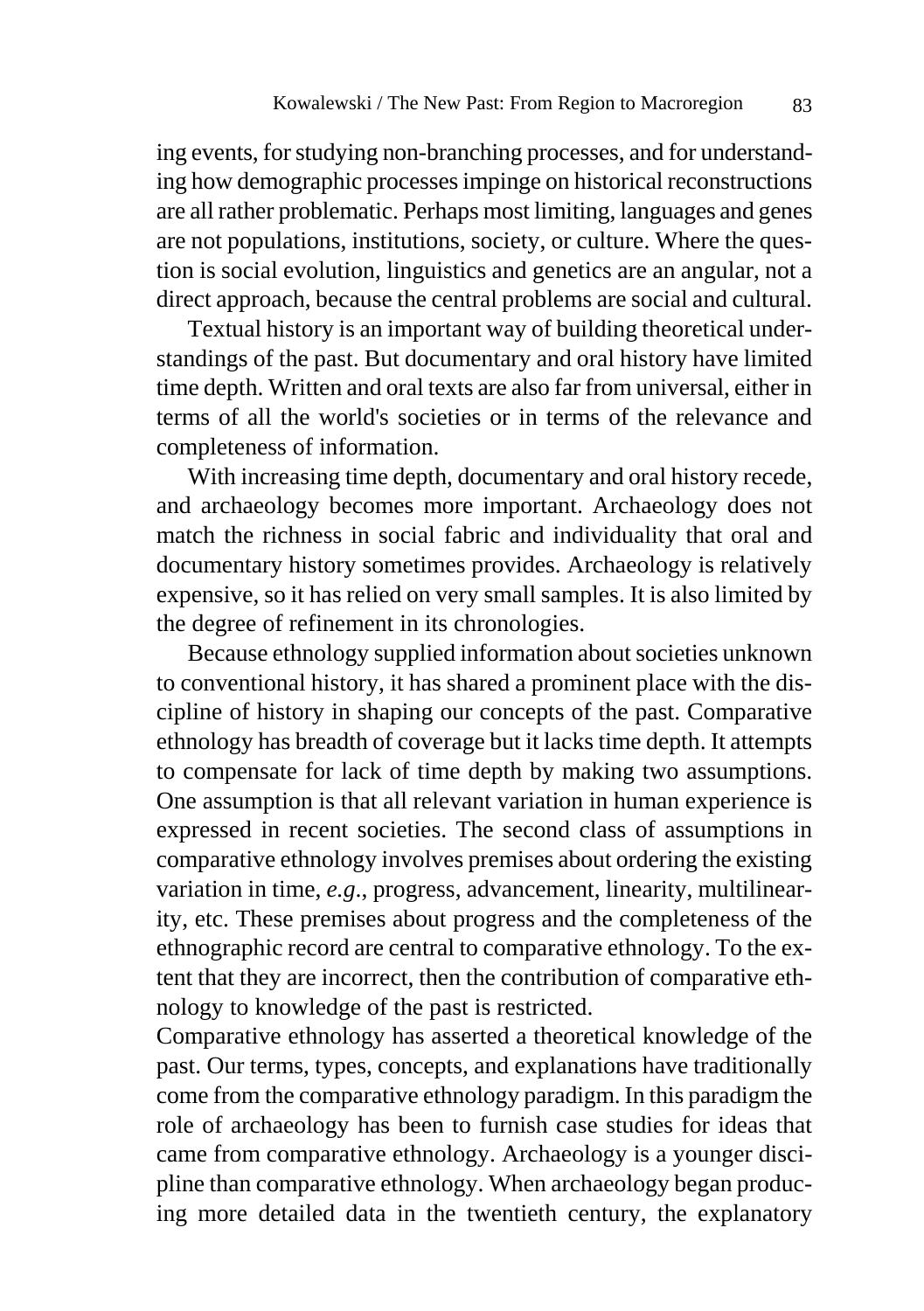frameworks had long been established by comparative ethnology. Archaeology provided examples, not new frameworks; it filled in an existing order, it did not create the categories. The major American history of anthropological theory (Harris 1968) mentions archaeology in only 20 of 687 text pages (3%), yet Harris was by no means hostile to the archaeological contribution. Carneiro (2003: 276) says that the role of archaeologists is to 'accept and apply' cultural evolutionism. But Carneiro also admits, 'the task of advancing the study of cultural evolution is today largely in the hands of archaeologists. Ethnologists have, for the most part, abdicated from this endeavor, or, at best, quietly retired from the scene' (2003: 277).

# **THE BEGINNING OF THE NEW PAST: REGIONAL RESEARCH DESIGN**

If there was a moment that began to alter how we acquire the past, I think it was when some of the New Archaeologists formalized the regional research design. An early advocate of regional archaeological research was Struever (1971), who wrote that to reconstruct cultural systems, archaeologists needed to cast aside normative definitions of culture and jettison all that normative thinking implied for field methodology. The emphasis was to be on variation. He pointed out that non-normative approaches called for more and better quality data than normative, culture-history archaeology was accustomed to. If archaeologists were to master variation at a higher level of data quality and quantity, they needed larger-scale projects, with more staff and more funding. Looking back over the last 35 years since Struever's statement, I think that he was prescient. Archaeological projects of the kind he called for did in fact produce a new kind of knowledge about the past.

A key element was the settlement pattern survey at the scale of a whole region (several hundred to several thousand  $km s<sup>2</sup>$ ). It had its beginning only in the 1950s (Willey 1953; Billman and Feinman 1999). This movement was hived from Steward's and White's comparative ethnology, but as it developed it opened up new pathways. Regional surveys in archaeology map the distribution and abundance of human settlement and other cultural and environmental features at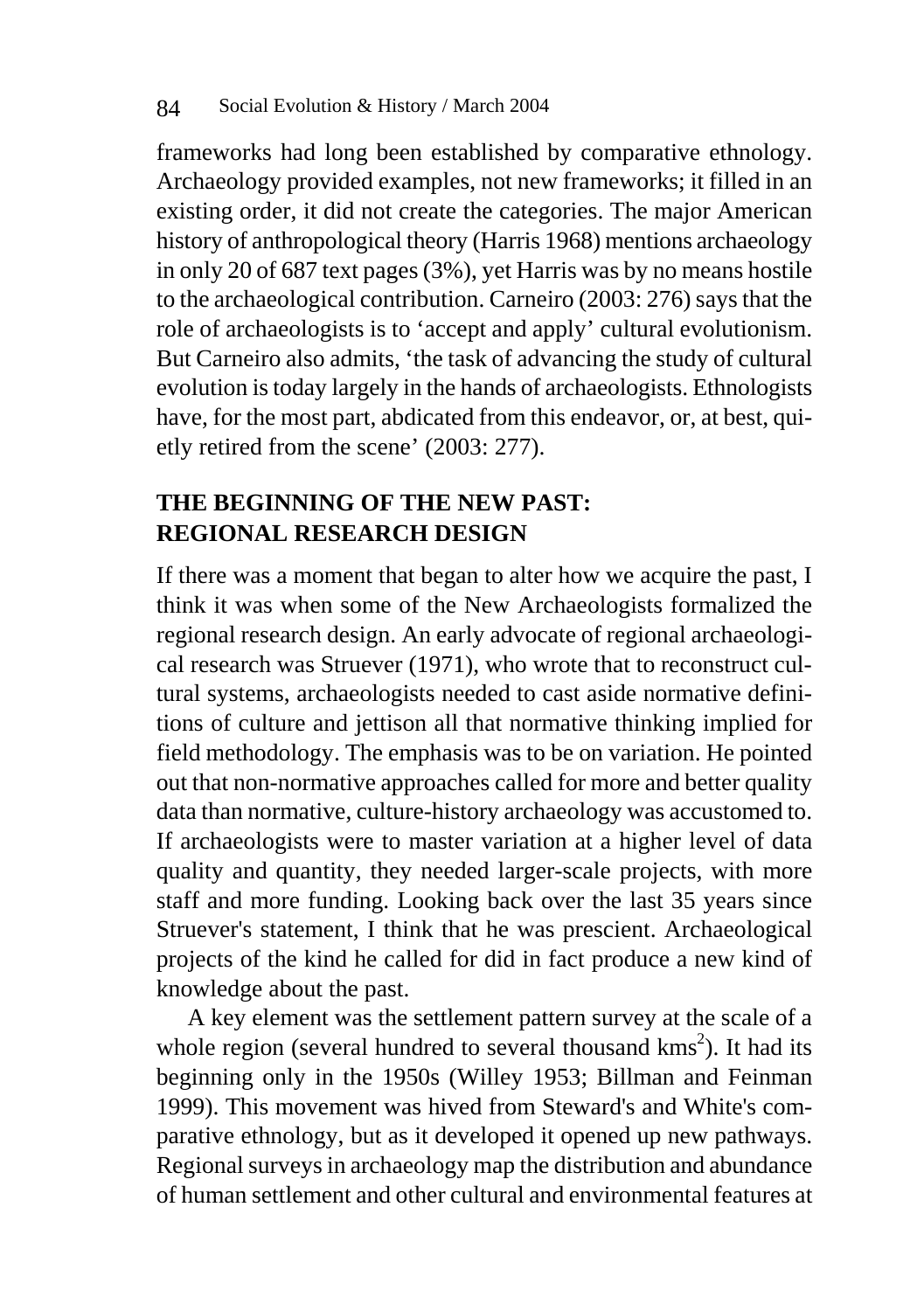time intervals set by artifact chronologies. These surveys cover large areas, many orders of magnitude larger than excavations. The surveys are methodical, systematic (Fish and Kowalewski 1990). They generate information valuable in its own right, not just sites to be excavated. They can be used as a time-space framework on which to attach other kinds of information, such as excavations, history, ethnographies, or censuses (Kowalewski 1997).

The regional surveys moved the emphasis in archaeology from the study of sites or tombs to the study of regional societies. They provided systematic data that could begin to approach the simple requirements proposed above: the distribution and abundance of people, and an outline of ethnographic description, at least as seen through the long lens of archaeology. The case, or unit of analysis, was not the site, the community, or the city, it was the broader social system, whole sets of interacting settlements, communities, or cities.

As regional-scale archaeological information became available, normative concepts of culture lost their relevance, as Struever and other New Archaeologists had foretold. Regional studies showed that past social systems had too much variation – at one time and across periods – to be comprehended by the archetypes and peremptory labels of normative culture-history. Regional archaeologists had to look elsewhere to other disciplines or within their own data for concepts. Fortunately, some theoretical and methodological tools for analyzing regions already existed. Archaeologists borrowed freely from ecology and geography, modifying and broadening those models to apply to human populations in the case of ecology, and non-industrial situations in the case of geography. They found analytical utility in ecological concepts such as catchments (Flannery 1976), patchiness (Blanton *et al*. 1993), predictive models of resource use (Jochim 1976), and landscape modeling (Peters and Blumenschine 1995); and geographical concepts such as rank-size (Whalen and Minnis 2001), central place hierarchies (Blanton *et al*. 1982), cost surfaces (Varien 1999), and indices of urbanization (Adams 1981). It is interesting that regional archaeologists often found these approaches more useful for analyzing their data than they did the concepts from normative culture-history or cultural evolution. However, the ecological and economic models often have little social or cultural content.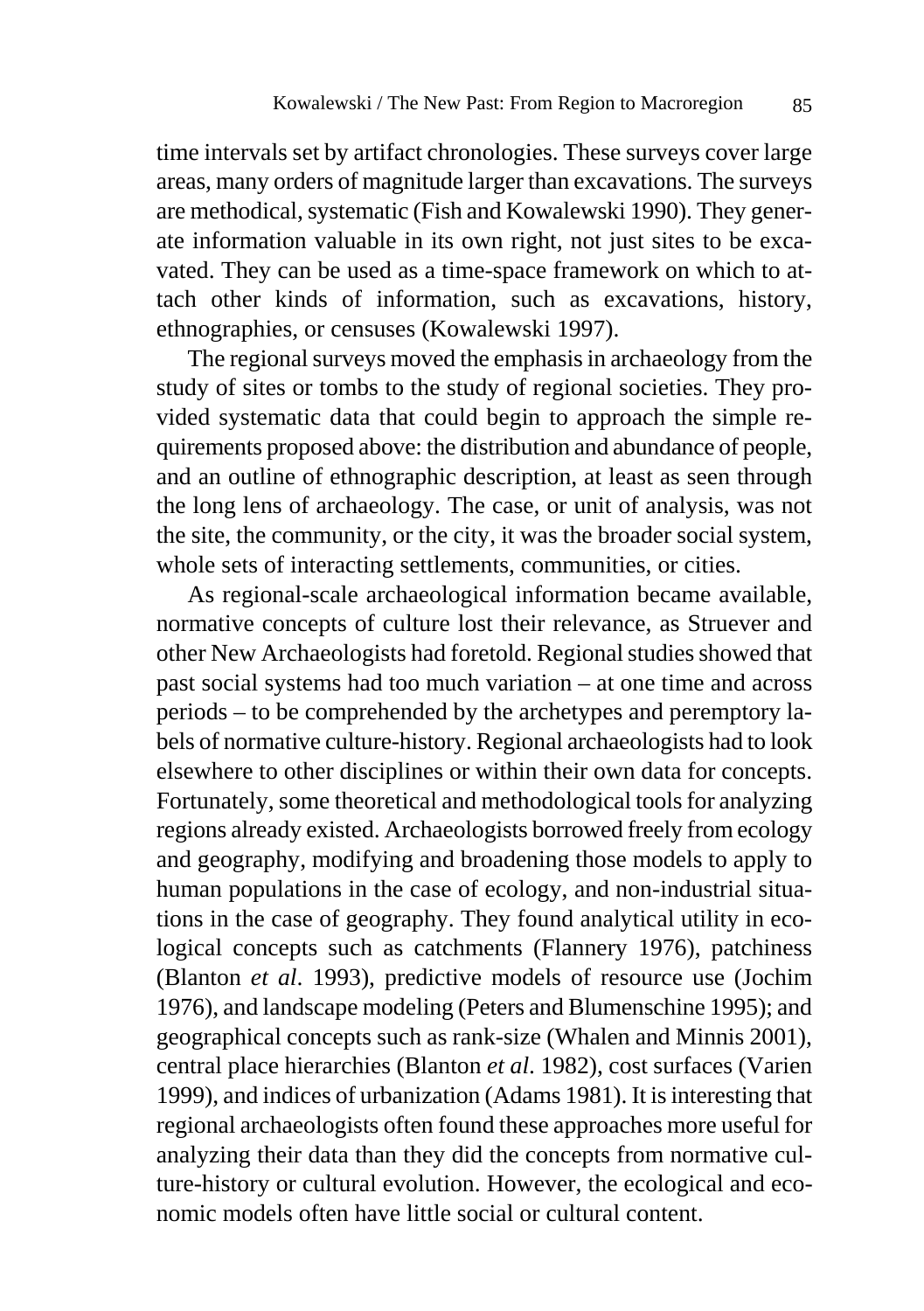#### 86 Social Evolution & History / March 2004

Wedded to ethnology by bonds of society and culture, regional archaeology nevertheless cast doubt on the two fundamental assumptions of comparative ethnology discussed above, the assumption of completeness of the ethnographic record and the premises of timeordering. Archaeology (as well as recent historical studies) shows that the past had many types of societies not represented in the ethnographic record (see Wobst 1978 on 'the tyranny of the ethnographic record'). Archaeology also showed that the past was more dynamic, i.e. there was more change than anticipated by the present ethnographic record. For example, in my area of the southern United States, archaeologists recognize a minimum of nine major periods in prehistory since the Paleoindian colonization. Each of these nine periods represented a significant transformation of society from the previous period. During eight of these periods the societies would be termed 'hunter-gatherer' or 'bands and tribes' in conventional parlance. Yet the cultural changes between periods when societies would be called bands were often as great or greater than the shift between band and tribe (if that could in fact be pinned down). The southern U.S. is hardly special – the same unanticipated dynamic variation is characteristic of most world areas when investigation is sufficient to produce a reasonably detailed sequence.

There is no theory in orthogenetic cultural evolution to explain Mesopotamia's secular decline in urbanization (percentage of population in cities) between 2600 and 600 BC, as discovered in Adams's surveys (Adams and Nissen 1972; Adams 1981). Comparative ethnology did not anticipate that sedentism among hunter-gatherers would have been the norm not the exception, but archaeology has shown that nomadic hunting and gathering is the exception. Regional archaeology provides the basis for other trends not anticipated in the orthogenetic time-ordering of the comparative method: increasing complexity by decentralization (Kowalewski 1990), periodic chiefdom cycling (Hally 1996), the rise and demise of the Chaco Phenomenon on the Colorado Plateau (Vivian 1990), the rise and collapse of Maya city-states (Culbert 1988), core zones that become peripheries and then cores again, like the Basin of Mexico (Sanders *et al*. 1979), etc. Initial comparison of scattered regional sequences from several civilizations demonstrate considerable variation (Wright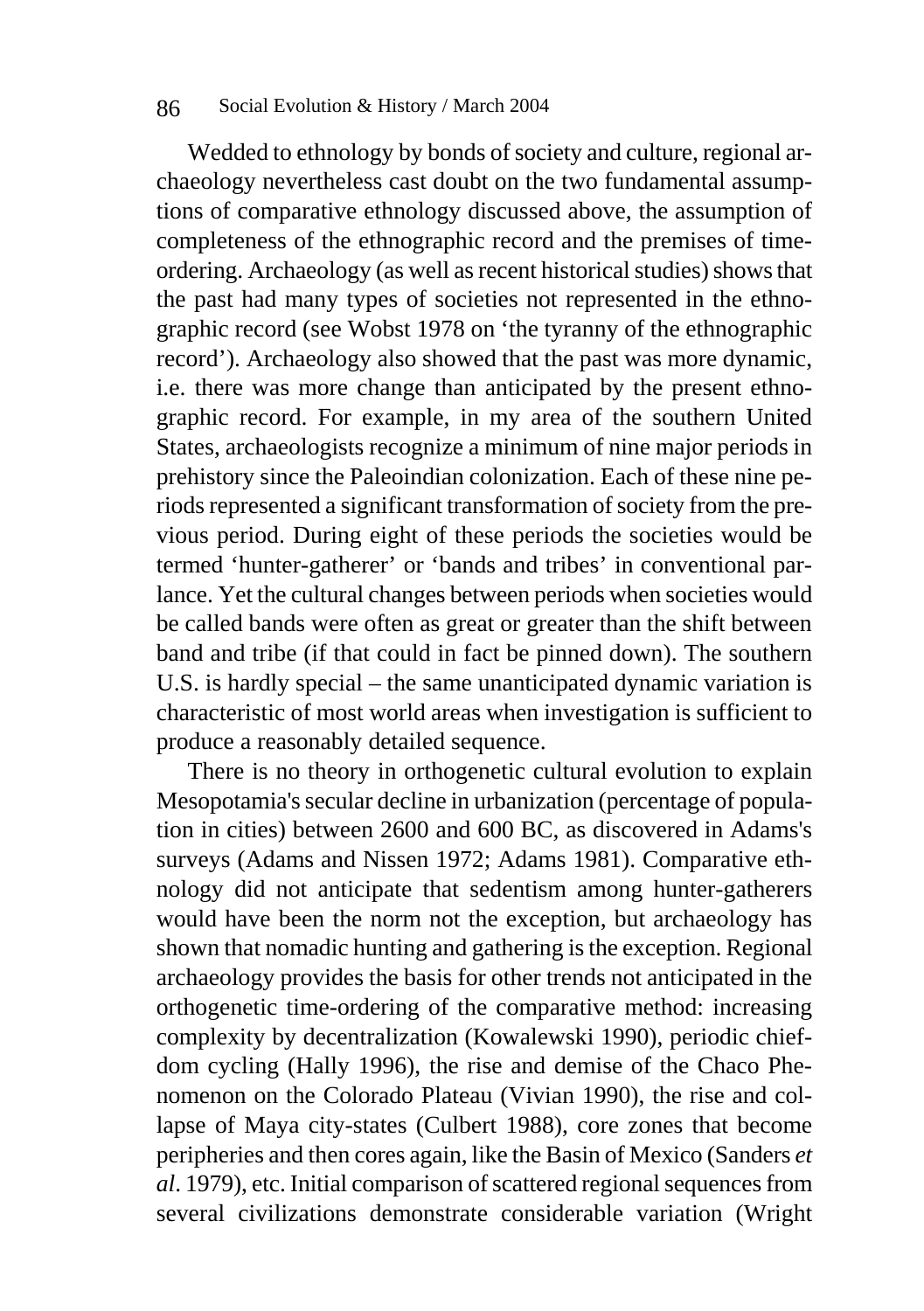1986). If archaeology were only offering up sites or cities as cases to test comparative models, its cases could be dismissed as exceptions. But sequences involving all the settlements over whole regions, some of which have been major foci of civilizational development, are not easily dismissed.

The regional surveys in archaeology join with recent skepticism about orthogenetic cultural evolution emanating from other scholarly traditions. For example, a comparative, historical ethnology current in Russia has brought 'alternative pathways' to the forefront (Kradin and Lynsha 1995; Bondarenko *et al*. 2002). In the North American Southwest archaeologists have been active in the search for new concepts in cultural evolution. One recent example is titled *Alternative Leadership Strategies in the Prehispanic Southwest* (Mills 2000). Among Africanists non-orthogenetic theory-building is active (McIntosh 1999).

By the late twentieth century scholars had thus mounted a serious, unrefuted challenge to the assumption of the completeness of the ethnographic record, on the grounds of the types of societies and the dynamic variation missing from ethnology. Regional survey has played a central role in this movement. Archaeology in the last few decades has created a new past. Archaeology is now in a much different and potentially more creative position than it had been vis-a-vis anthropological inquiry and theory-building.

#### **LIMITATIONS OF REGIONAL SURVEYS**

Since most human experience lies in the past, and since most of the past is the terrain of archaeology, one might conclude that archaeology has replaced comparative ethnology as the major source for theory-building about the past. Not so. There is a lag between innovations in data and conceptual development. Modern regional research is only in its fourth decade.

Archaeology and the regional surveys have some inherent disadvantages. Chronologies are sometimes stubbornly difficult to refine, and archaeology cannot divine thought and speech. There are material limitations. Archaeology is a small discipline. In the United States, for example, there are fewer archaeologists than there are trombonists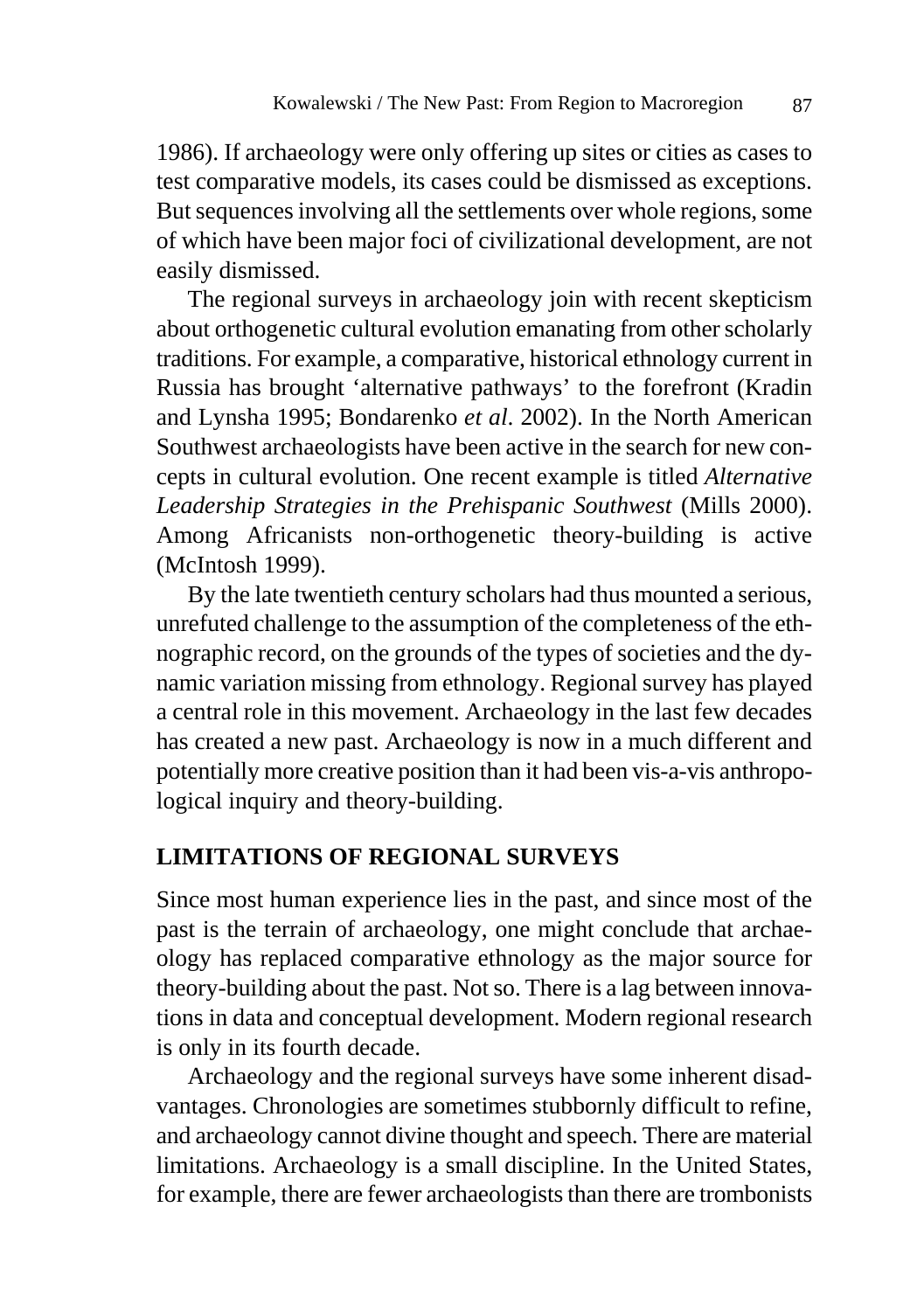or pet groomers. Under ideal conditions regional survey can be carried out in many places, but in this world archaeology is relatively expensive. As Struever had said, effective archaeological projects are large in scale, and costly. A regional survey of the kind we did in Oaxaca might cost \$50,000 to \$100,000 or more (roughly equivalent to a large archaeological excavation project).

Aside from some of archaeology's inherent limitations and the economic difficulties, there are theoretical limits to the regional research design. As used here, a region is relatively small, a few thousand square kilometers. If we had hoped that questions about major changes at the society level would be answered simply by attaining regional-scale information, such a hope was naive. (It may also be noted that many of the ethnographically known societies used as 'cases' in cultural evolution are also relatively small.)

Regional studies in archaeology are able to address the ecological and economic fit between population, social groups, and resources at the local level. Such studies can capture local and regional polities and exchange systems. But the long-term dynamics of political economy, that is, the great phase changes of archaeology, involved more than the single polity – these transcended regional boundaries and involved many participant polities. Periodic movements in macro-scale political economy turn out to be quite important for regional and local adaptations. It is the larger-scale transformations that set many of the parameters for local social groups and their economic and ecological adaptations. Regional surveys provide control over some endogenous factors, but major societal transformations are often due to larger, exogenous factors not controlled at the scale of a single region.

One response by archaeologists has been to look to the macroregion, a combination of multiple, interacting regions, up to the scale of the culture-area or large part of a continent (Blanton *et al*. 1993). In the last two decades, archaeology has begun to embrace areas much larger than the single survey region. Progress has been by accretion, one region at a time. Now, in several world areas, multiple, adjacent surveyed regions form blocks of over 10,000 square kilometers. If regional studies were a second generation of analysis and theorybuilding, macroregional analysis is the third generation, a new past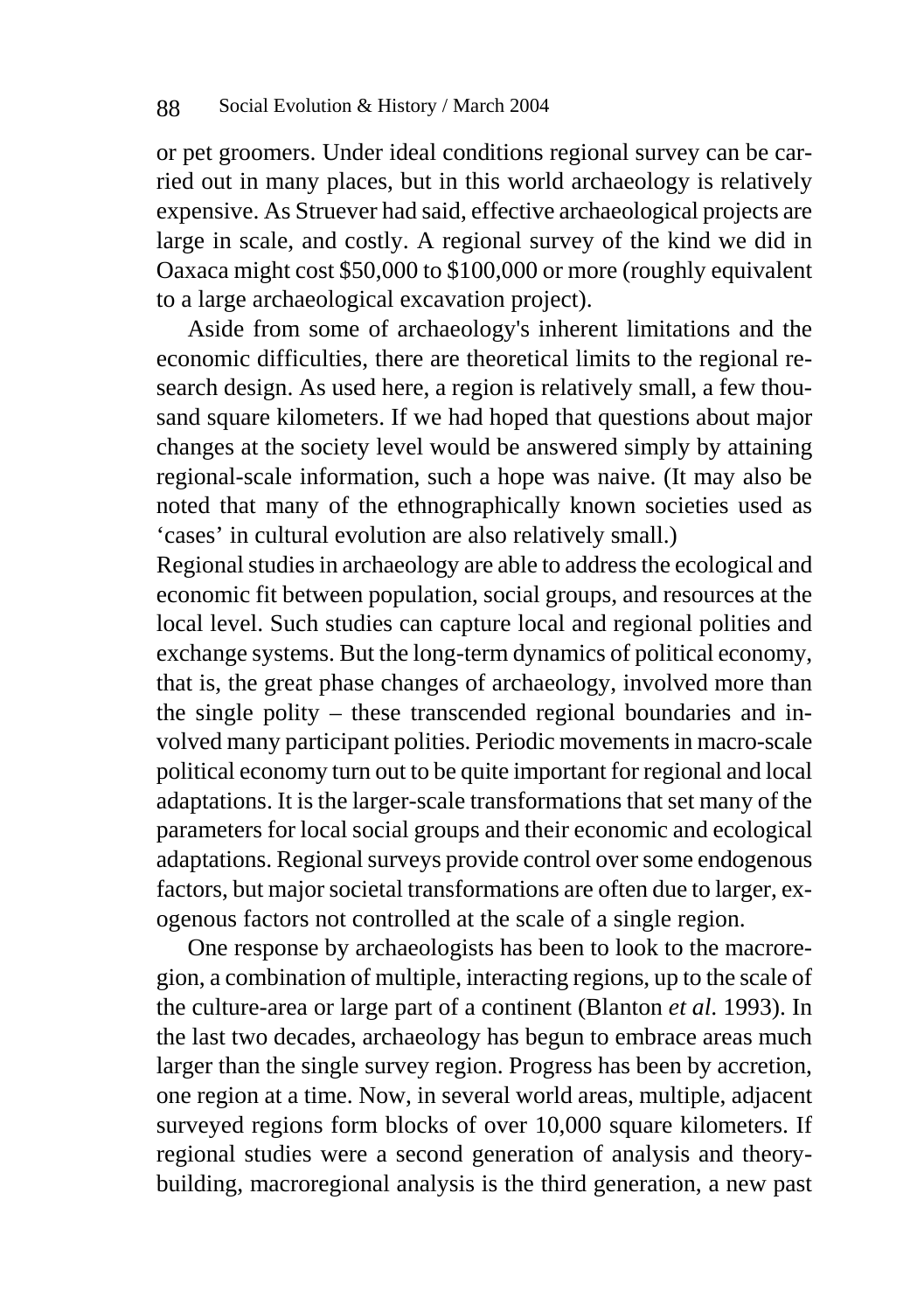not well understood even by the scholars who have seen the data. The implications of this new past barely have been glimpsed.

## **MACROREGIONAL RESEARCH**

By the term macroregional analysis I mean something more demanding than having a broad geographical perspective. The term I am using is like Carol A. Smith's 'regional analysis' (1976), writ much larger in space and time. The data requirements for macroregional analysis are daunting. As I see it, macroregional studies require these foundations:

– Large size, tens or hundreds of thousands of square kilometers.

– Contiguity, few spatial gaps in coverage.

– Time depth, the full range of social evolution and sequence of transformations.

– Refined chronology.

- Multiple regions, polities, environments, languages.
- Comparability of methods and data between regions.
- Full coverage, samples approach 100% of settlements.
- Settlement data enriched by systematic cultural information.

 – Long-term curation and improvement of data and supporting collections.

No place in the world meets these criteria – yet. But several places come close enough for us to know what the new past will look like. In the next sections I discuss two macroregions I know about where recent developments in research are opening up new possibilities.

## **Mesoamerica**

Studies in the last few years in Mesoamerica offer one prototype of the macroregional potential and illustrate the conceptual and methodological challenges. The first study, from Oaxaca, is fairly primitive; the second includes Oaxaca as a part of a much larger combined data set that also takes in the core of the Aztec area of Central Mexico.

Oaxaca is central to Mesoamerica, lying midway between the Aztec and the Maya areas. In Oaxaca, fourteen regional study areas cover approximately  $8,000 \text{ km}^2$ . There are some spatial gaps isolating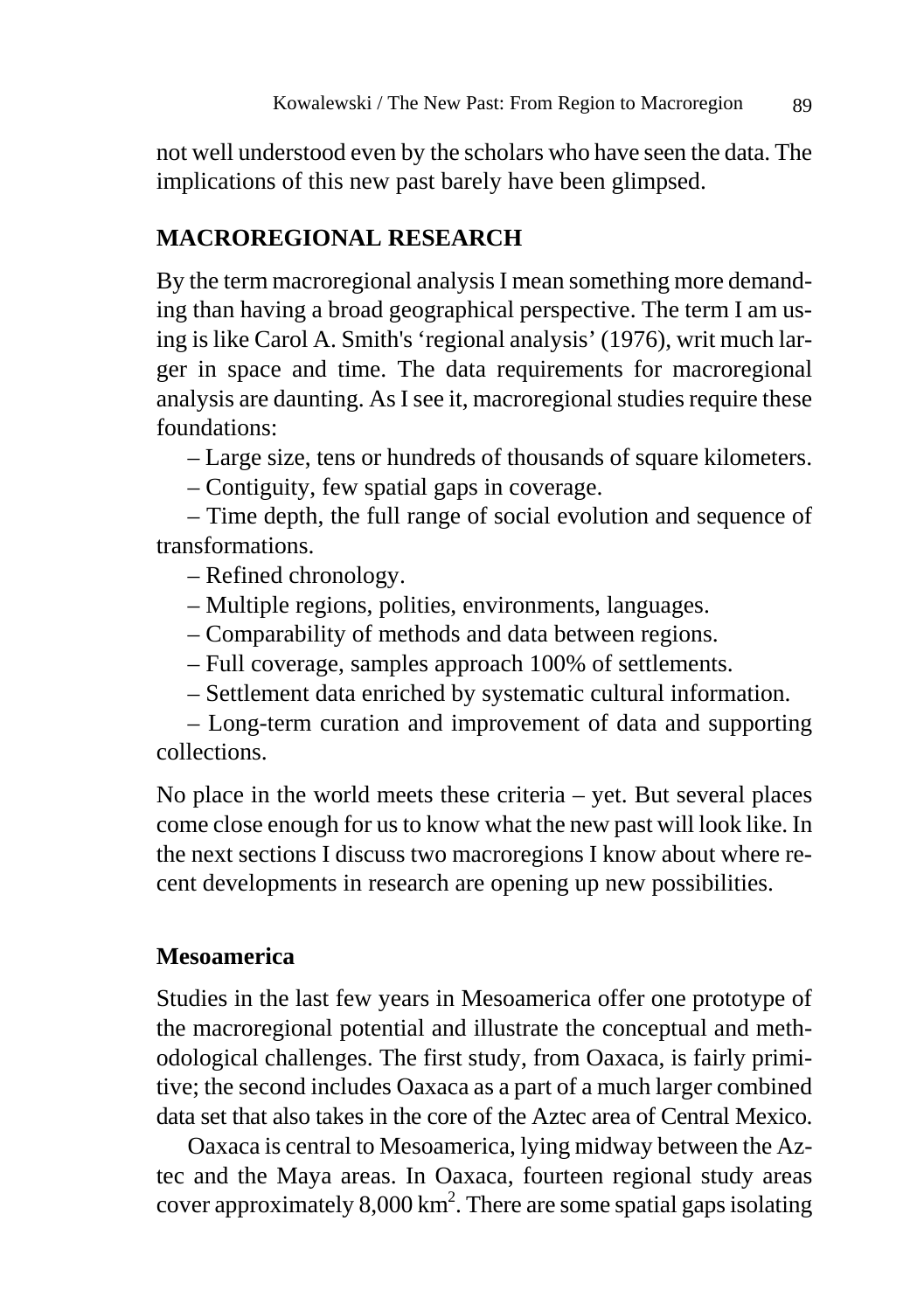several of the projects, but coverage is generally contiguous. The data run from 1500 BC to AD 1520, the course of precolumbian Mesoamerican civilization. In some places archaeologists can recognize 10–12 temporal subdivisions in this 3000-year span, but in practice usually fewer, and some of the phases are too long. Full-coverage archaeological settlement surveys, which are more or less comparable, excavations, and ethnohistoric studies provide the information. The combined block is composed of different physiographic and behavioral regions: small mountain valleys in the west where most of the human habitation was between 2100 and 2300 m above sea level; high, rugged mountains; the Valley of Oaxaca, the largest expanse of flat land in the highlands; the smaller Ejutla and Sola de Vega valleys at 1500 m asl, downstream from the Valley of Oaxaca; and the Cuicatlán Cañada, a narrow band of irrigable land in the hot country at 500–800 m. There were at least four languages spoken, Chocho, Cuicatec, Mixtec, and Zapotec, and the latter two had several distinct dialects. As of yet there is no institutional arrangement for long-term curation of data or integration of the on-going local and the foreignled projects.

In spite of their environmental and linguistic diversity, central Oaxacan regions shared a common but not identical history. The term I use for macroregional change that is due to common, underlying processes is 'concordance'. Concordant change at the macroregional scale is exhibited by simultaneous movements, in constituent regions, that are inferred to be linked to a common cause. The effects of the underlying causes may be different in the various constituent regions, because regions may have played different roles in the macroregional system. For example, a common shift toward intensifying staple production might result in greater household reproduction in core regions but more emphasis on large estates on the peripheries. Or, insecurity due to state fragmentation might result in settlement abandonment in some regions and concentration in nucleated towns in other regions. In both hypothetical cases, the underlying causes are the same, there are roughly simultaneous consequences in the various constituent regions, but the regions vary in their responses. Concordant change expects some similar responses to new conditions, and some different responses.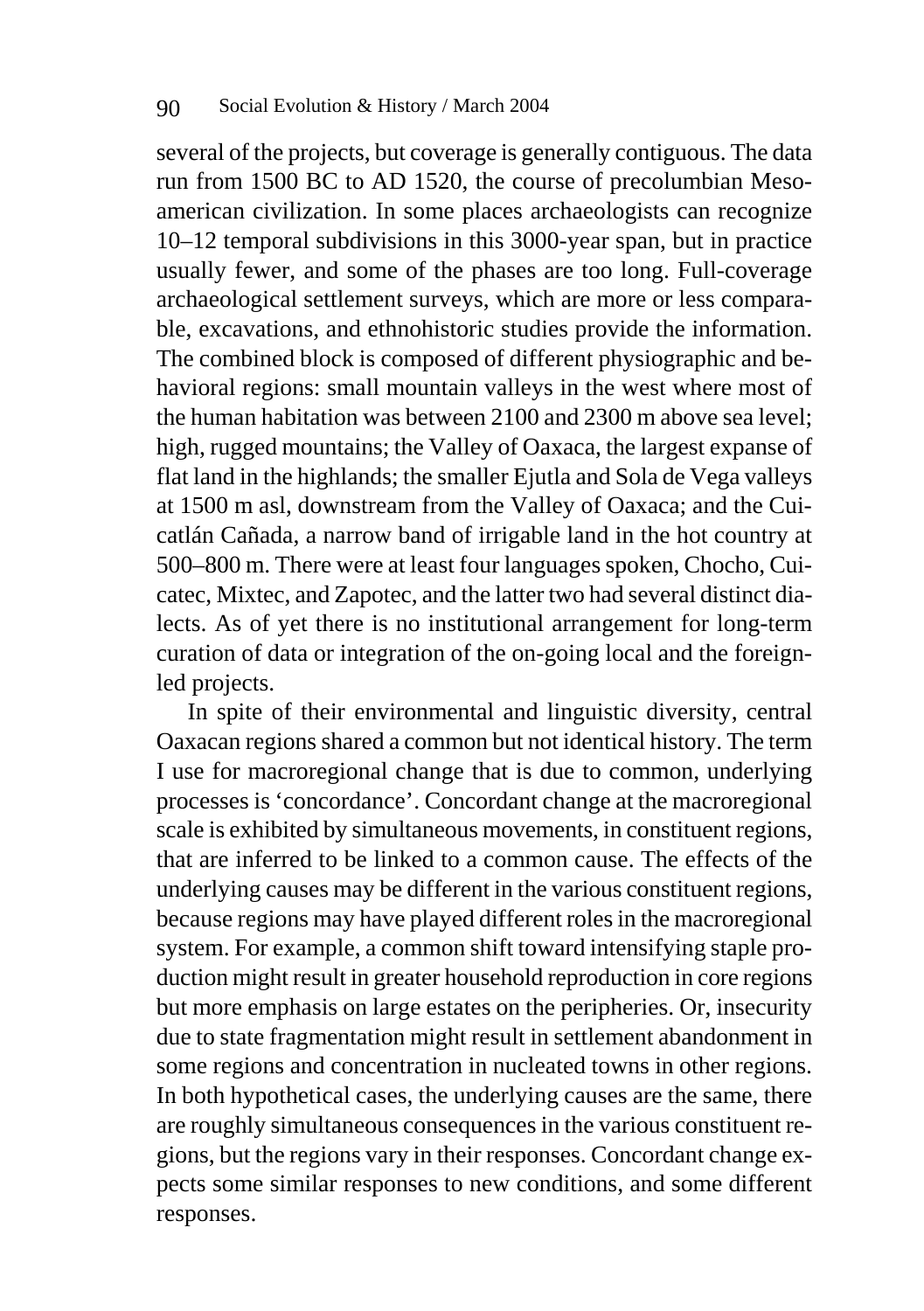Comprehending multiregional concordant change is not easy, it is a multivariate problem with the added dimension of time. One way to simplify the mental task is to focus on indices for the states of the component regions. Figure 1 illustrates what I mean for just two regions in Oaxaca, the Valley of Oaxaca and a large part of the Mixteca Alta that lies 50 km to the west of the Valley of Oaxaca. The horizontal axis represents time, 1500 B.C. on the left and A.D. 1500 on the right. The first graph of the three shows the sheer number of archaeological sites by period for both regions. The curves for the two regions generally move in the same directions, although their values and rates of change are different. The center graph uses the summed occupied areas of all the sites in each period. This graph is different from the previous in that the sites in the Mixteca Alta tended to be larger on average than those in the Valley of Oaxaca.

Settlements having the same surface area in hectares may differ substantially in their numbers of inhabitants, i.e. the population densities might vary. The third graph takes different population densities into account by using our population estimates, which are based on assessments of within-settlement population density. It is in this variable that the two regions track each other the most closely.

The example of concordant change in Figure 1 is a fairly simple one. The Mixteca Alta and the Valley of Oaxaca moved in similar directions in most periods, in numbers of sites, total occupied area, and total population. There were differences. The Valley tended to have more small settlements and the Mixteca Alta tended to have more large, densely nucleated sites. The two regions diverged most in the middle periods, Late Formative to Epiclassic.

This case can be pursued a bit further, with more cultural content. Figure 2 is a visual representation of settlement structure for the same two regions, plus several other contiguous regions in central Oaxaca (it is based on Balkansky 1997; Balkansky *et al*. 2000; Feinman and Nicholas 1990; Finsten 1996; Kowalewski *et al*. 1989; Spencer and Redmond 1997). The drawings are not settlement maps, but graphic simplifications designed to highlight major characteristics of scale and complexity in settlement. The next six paragraphs describe the sequence of transformations in Figure 2, reading from bottom to top.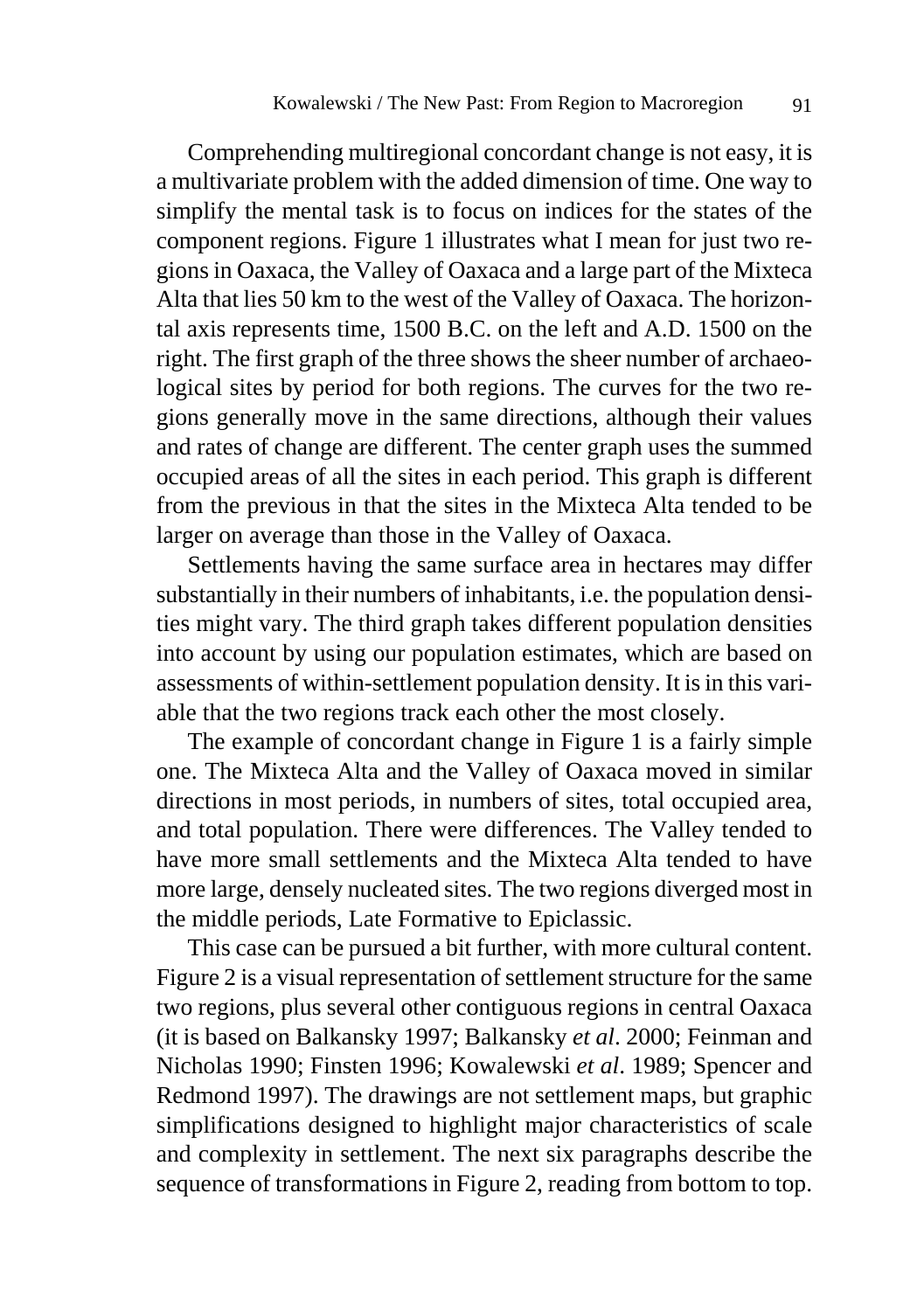– Human groups were interacting and interdependent over this whole area, from the beginning in the early Holocene. The transition from nomadic gathering-hunting to sedentism and farming occurred no later than during the second millennium BC. After that time, in the earlier Formative represented by the lowest row in Figure 2, settlement consisted of local variations on a pattern of a head town and surrounding cluster of villages and hamlets. This pattern lasted for a thousand years.

– About 500 BC the clusters in the Valley of Oaxaca added a new paramount capital, Monte Albán, initiating urbanization and a major cultural transformation in the Valley of Oaxaca (Blanton *et al*. 1999). Within 200 years, a tide of militarism affected all of central Oaxaca, especially in the west, the Mixteca Alta, where all Formative settlement clusters were abandoned and replaced by fortified hilltowns (Kowalewski *et al*. 2001; Balkansky *et al*. 2000). In Figure 2 notice the proliferation of the hilltown symbols in each region after 300 BC. The Monte Albán state conquered the Cuicatlán Cañada (Spencer and Redmond 1997), but its effects in the Mixteca Alta were probably less direct.

– By the first centuries AD rural abandonment and consolidation had resulted in only three large urban centers, Monte Albán, Yucuita, and Huamelulpan. Large expanses of the Mixteca Alta, including virtually all the fortified hilltowns, were abandoned. By the third or fourth century AD, the Early Classic, the whole area was recolonized with small cities, towns, hillforts, and dispersed settlement. This was a time of peak population and economic integration, coinciding with the florescence of Teotihuacan in Central Mexico.

– In the Late and Epiclassic, A.D. 600–900, this fairly integrated urban system in Oaxaca broke down. There was another episode of major regional abandonments, loss of integration, loss of population, and consolidation at a few nucleated settlements. Elsewhere in Mesoamerica this time period saw the collapse of urbanism in the southern Maya lowlands, and the fall of Teotihuacan.

– Massive population growth and reintegration took place in the Postclassic (the top row in Figure 2), with strong urbanization in all regions, intense economic activity, and competition and alliances among multiple small states. This was the time of the Mixtec king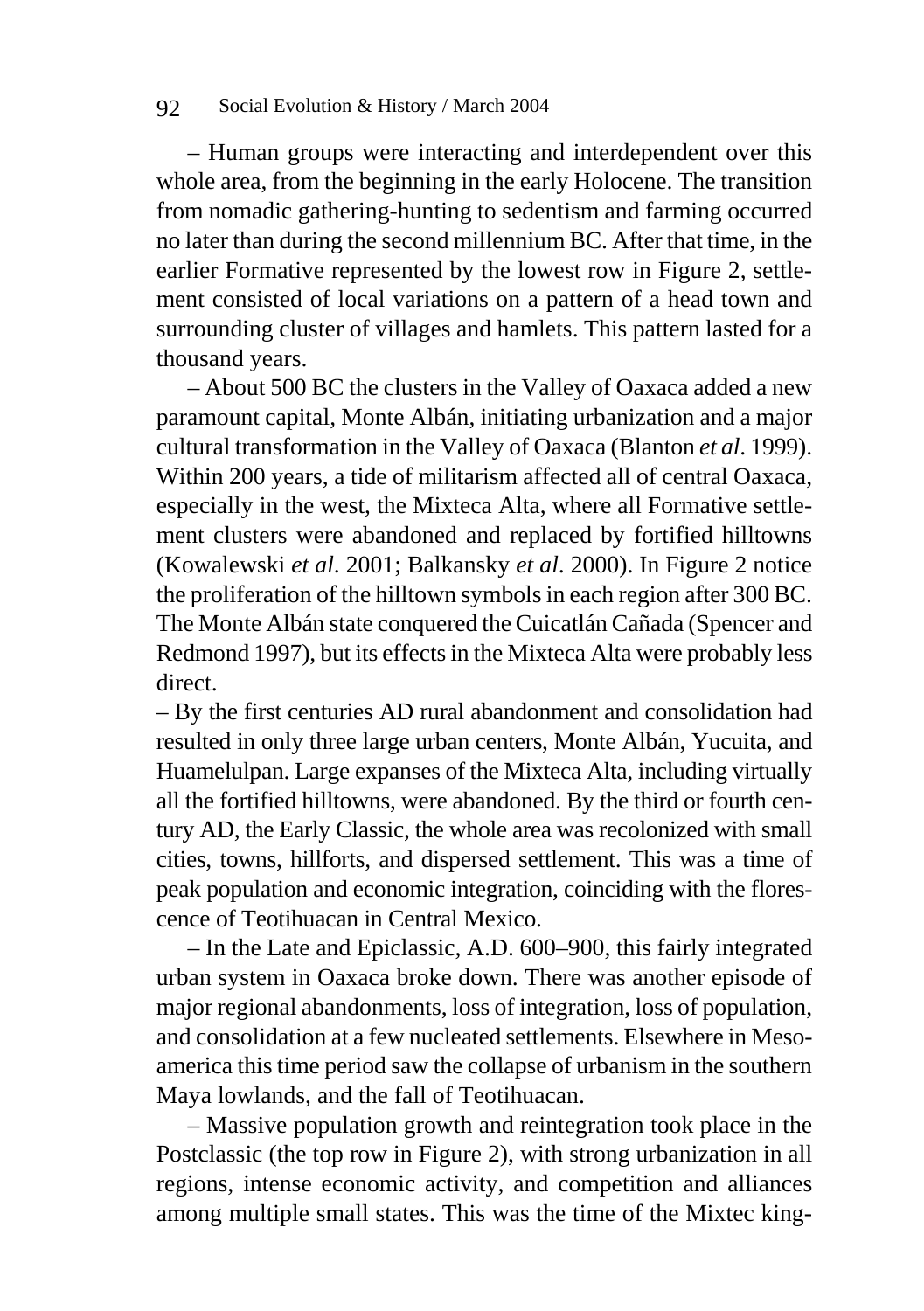doms or city-states (Spores 1967), and in its last century, the expansion of the Aztec empire.

In this illustration, each component region behaved somewhat differently, yet they tended to change together, concordantly, dues to underlying political and economic processes that we do not yet fully understand. Figure 2 represents a graphical attempt to preserve some of the variation, while highlighting a few major trends in scale, complexity, and settlement types.

This Oaxaca case does not meet all the requirements of macroregional analysis outlined above; in fact, it is rather small and simple. But I think that even at this stage of research one can appreciate how the explanation of regularities with multiregional variation is a different, more challenging enterprise than the pigeon-holing of archaeological cases into predetermined boxes of culture-historical identities or band-tribe-chiefdom-state.

One of the scholars working at the macroregional frontier of the new past is Charlotte A. Smith, who recently completed a meta-data synthesis of all twenty systematic regional surveys in highland Mesoamerica (2002). Smith's study combines all the surveys from central Mexico to Oaxaca. In this broad area the regional surveys are all in a single methodological tradition, that begun by William T. Sanders in the Basin of Mexico, the Aztec area. Smith compiled a dataset of 14,800 archaeological sites. She studied inter-regional patterns using indices of population, settlement patterns, and civic-ceremonial architecture. Smith's results suggest that highland Mesoamerica cycled back and forth between periods of greater and periods of lesser economic integration and inter-dependence between regions. Mesoamerican civilization grew in scale because of the intensive economic interdependence of its constituent regions. However, not all regions responded in the same ways. Regions functioning as cores had higher population density and more urbanization than regions that functioned as peripheries to the cores. Mesoamerica is a civilization with multiple cores and peripheries. It tended to grow as a whole when there was a high degree of interdependence between core zones; it tended to stagnate as a whole when individual cores were more isolated from one another. Smith's study also demonstrates that hierarchical complexity could be built in two ways, through highly central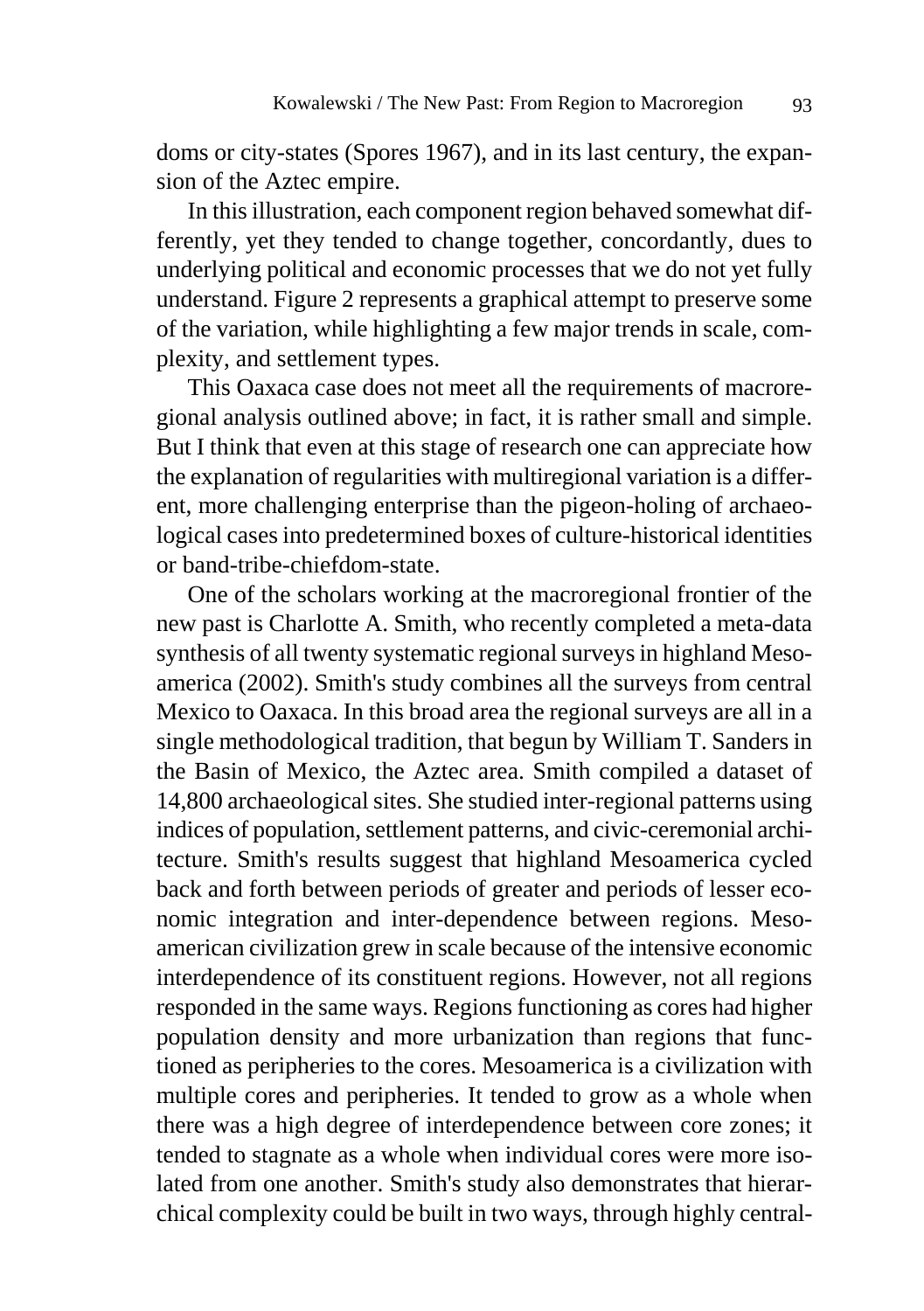ized primate systems or through more intensive development at the middle range of the hierarchy, in its secondary and tertiary centers. A synthesis like Smith's has never been done before, but her work opens up entirely new realms of inquiry.

## **Southwest**

A major development toward macroregional capabilities has taken place in the archaeology of the U.S. Southwest. Here, an early vision of comparing different regional project areas studied with similar systematic methods dates from the 1970s in the form of a cooperative known as SARG (Gumerman 1971). SARG was an interesting program that did not come to fruition; it was surpassed by other developments. In fact, the basic Southwestern macroregional analysis was not built from cooperating research projects, as SARG had intended and how it happened in Mesoamerica. Instead, what made macroregional analysis possible in the Southwest was the site registries maintained by museums and state governments. These databases, which began under the auspices of museum research, now contain tens of thousands of archaeological sites. Official site registries have grown tremendously in the last several decades due to the explosion of contract archaeology and legally mandated site inventories. By the late 1990s several scholars had published settlement distributions for large parts of the Colorado Plateau (Adler 1996; Duff 1998; LeBlanc 1998).

In completeness of coverage, breadth, and systematic rigor, the successful ascent of the macroregional peak in the Southwest was led by David R. Wilcox (2002a, b). Wilcox and his collaborators have assembled data on nearly all archaeological sites larger than 13 rooms (rooms are the conventional way of describing settlement size in the Puebloan Southwest), for an area of  $600,000 \text{ km}^2$ . This macroregion covers the whole of the Anasazi/Hohokam U.S. Southwest; some is also known about the adjoining Mexican states of Sonora and Chihuahua. This is the largest, most complete, and best chronologically controlled macroregional dataset anywhere in the world. At present the time span is 400 years, but there are plans to extend it back in time. What makes this macroregional project interesting, in addition to the huge area, is the chronological refinement. Archaeologists can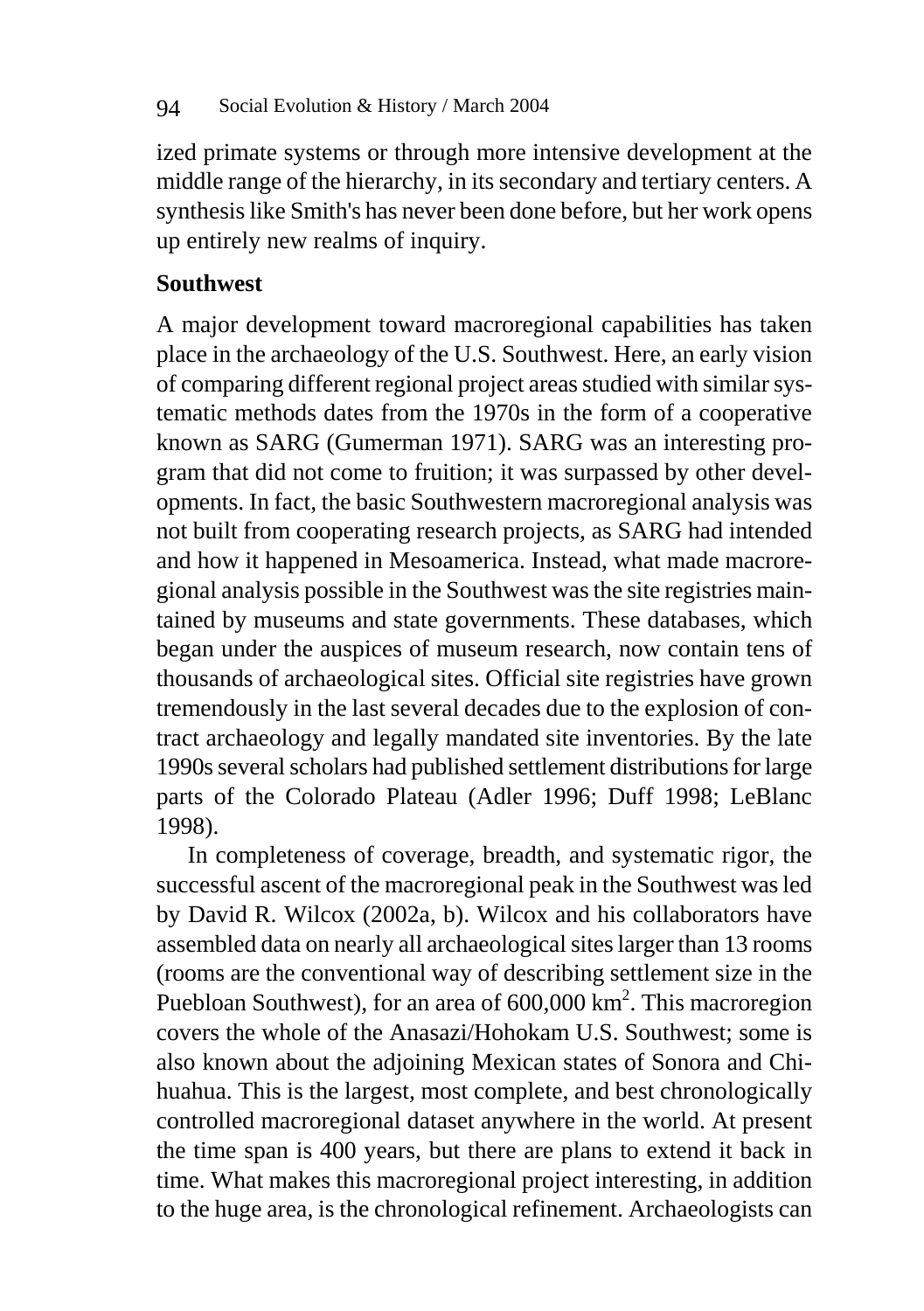divide the 400 years into 50-year intervals – just two or three human generations – and correctly assign most of the sites to these subphases.

The Southwestern macroregion certainly qualifies as heterogeneous. Environmentally, elevation differences are over 3000 m, and vegetation communities range from desert shrub to montane forests. In terms of paleoclimate, it is one of the best studied areas in the world. Linguistically there were at least three high-order language families represented. Beyond the settlement information in the databases, the Southwestern case is enriched by detailed information on architecture, many classes of artifacts including textiles, petroglyphs, painted pottery, trade items, ethnohistory, a rich ethnographic record, and importantly, the living Native American communities.

Wilcox's research finely documents the emergence of Hopi, Zuni, Acoma, Laguna, and the Río Grande pueblos (the Native American pueblos at the time of the Spanish conquest), from an earlier social landscape that was much different. In terms that are too preliminary and too general to do justice the variation, one could describe this as a 400-year process of coalescence (Kowalewski 2001) of towns as social groups out of earlier, more dispersed social units. Large towns replaced small hamlets and villages as the dominant settlement type. This happened, concordantly, in quite different physical environments. Some communities disappeared or were consolidated into larger ones. All of this happened during a secular trend of overall population decline. There is evidence of violence in some places, not much in others. There was intensified production of key commodities and more evidence of regional and long-distance trade. Coalescence into larger towns and alliances of towns was accompanied by increasing investment in integrative ritual.

In standard cultural evolution, none of this was evolutionary change, it was all 'tribal', all one stage. But the new data suggest profound changes in how societies were constituted, differentiated, and integrated, that is, profound changes in complexity. The conceptual language for describing this 'rearrangement of complexity' has yet to be worked out. The mechanisms of change – how similar but not identical things happened over a vast area – are not well understood.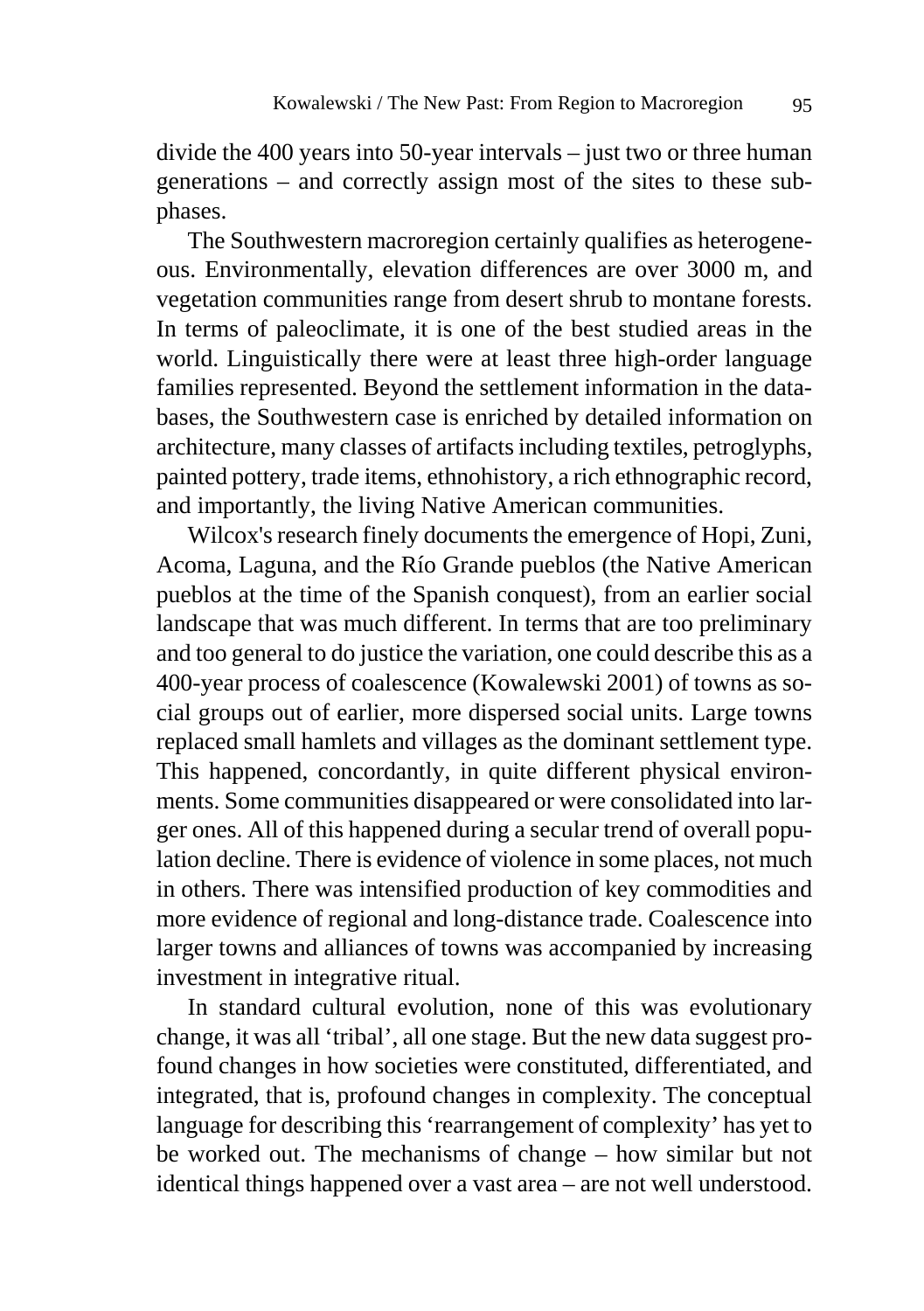#### 96 Social Evolution & History / March 2004

The Southwest is one of the world's more studied places, ethnographically and archaeologically. Some of the many anthropologists whose work in the Southwest contributed to general ethnological theory include A. L. Kroeber, Fred Eggan, Julian Steward, and Leslie White. Their research on cultural development, social organization, cultural ecology, and cultural evolution is still important to us. But, if by some quirk of history, these scholars of the mid-twentieth century had had access to the macroregional archaeology of 2003, I strongly doubt that their ethnological theories would be the same as what they had written in the mid-twentieth century.

## **THE NEW FUTURE OF THE PAST**

In a way the Mesoamerican and Southwestern cases represent a bottom-up, demographic, settlement approach to civilizational studies. In the inductive stage of our methodology, one does not know what is coming, there are still new discoveries, many surprises, and significant nuances. In the tandem journey of theory and data, the latter has leaped ahead a bit. But one must make theoretical contact with the mass of detail.

The new past poses cognitive and conceptual challenges. Comprehending concordant changes such as these in Mesoamerica and the Southwest is one of the major intellectual challenges. It is difficult to hold in mind multiregional variation for a single time period, and even more so to keep track of changes in each constituent region over time. One needs to retain the variation as long as possible in study and analysis, because this is how one learns in new branches of research. We need more population thinking and less typological thinking. Yet to comprehend and to reach a higher comparative and theoretical level, at some point variation needs to be simplified and reduced to a concept. Graphics may help to enhance comprehension. Whereas regional method and theory were readily available in other disciplines, macroregional or multiregional method and theory are more challenging. From the present perspective, there are at least four different analytical approaches, none of which is well developed in archaeology: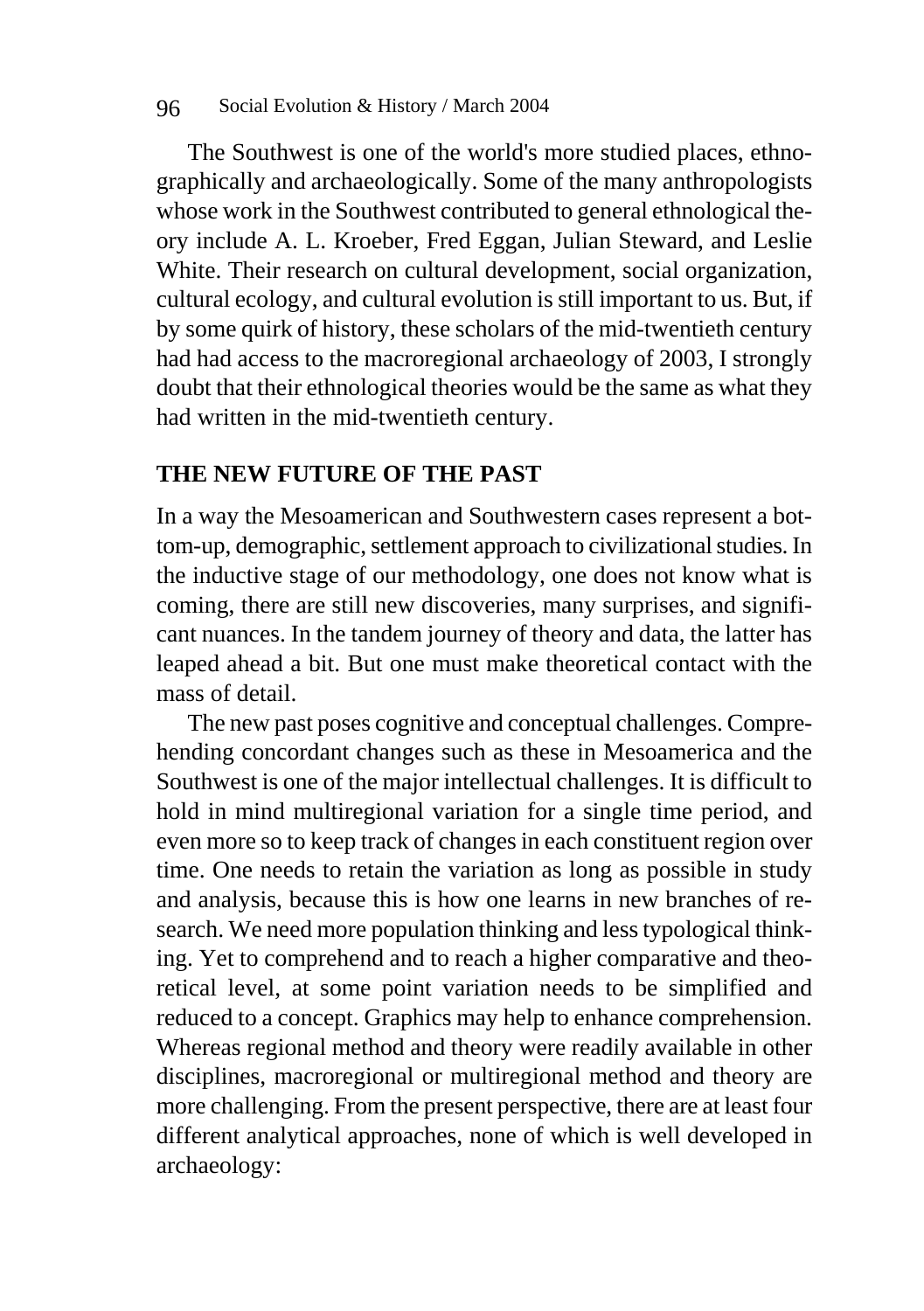1) Macro models, or the 'big thinking' of V. Gordon Childe or world-systems approaches (cf. Kristiansen 1998 for Bronze-Iron Age Europe);

2) Simple extension of ecological and geographic models to cover the larger areas;

3) Comparisons, with separate regions being the units of analysis (*e.g*. Blanton 2000);

4) Modeling and simulation to predict flows and behavior of components given the state of the whole and vice versa.

Macroregional study requires conceptual innovation. Regions vary functionally in ways not comprehended by culture-history labels, evolutionary stages, or core-periphery dichotomies. We need ways to describe multiple dimensions of complexity. We need to know more about the flows of goods, people, force, and information, i.e., the interactions that make regions and their neighbors interdependent. We need to know more about the institutional basis of inter-region interaction. Once we have macroregional datasets from different world areas, the next obvious step will be to compare their trajectories. In effect, at that stage we will be re-doing general cultural evolution, this time from the ground up.

In review, this paper argues that archaeology since the 1960s has slowly produced new, regional data and the potential for new ways of thinking about the past. These data cover certain fundamentals of demography, ecology, economy, and social organization. Systematic regional surveys were the first step. As more regional surveys were carried out, archaeologists were able to conceive of systematic data coverage for multiple, adjoining regions.

In the new past, civilizations were more dynamic, that is, they changed more over time as well as across space, than envisioned in comparative ethnology. Regional and macroregional perspectives show how civilizations are built by intensifying integration, how complexity is not the same as centralization, how complexity can be built by development of the top or the middle of urban hierarchies, how waves of violence retard growth, and how new collective orders are constructed to control widespread violence and disruption.

The past has a new future. Heretofore, knowledge of the past has been dominated by the paradigm of comparative ethnology. The po-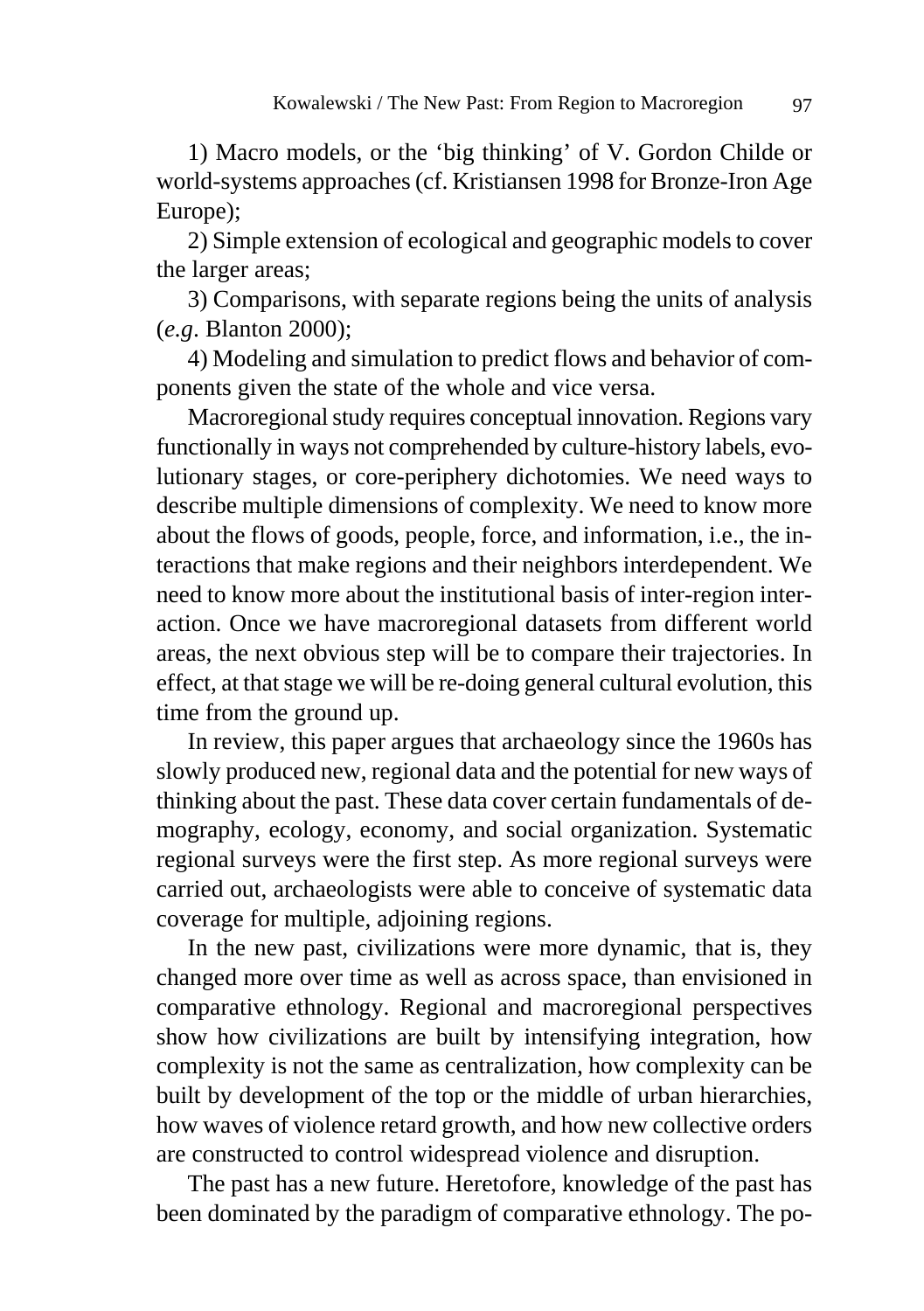tential exists for empirically-based theory-building independent of the comparison of cases from the ethnographic present. But building appropriate macroregional method and theory is still a major intellectual challenge. Whether the models of the conventional paradigm are upheld or not, it is always advantageous to be able to test ideas with independent data. That independence may turn out to be one of the durable contributions of the new regional and macroregional studies.

# **ACKNOWLEDGEMENTS**

I presented an earlier version of this paper in 2002 at the conference 'Hierarchy and Power in the History of Civilizations', in St. Petersburg, Russia. The Central Mixteca Alta Settlement Pattern Project was funded by the National Science Foundation and authorized by the Instituto Nacional de Antropología e Historia. I sincerely thank my Oaxacan and Southwestern colleagues, especially Richard E. Blanton and David R. Wilcox, for their help, advice, and criticism, but they will not necessarily agree with what I say here.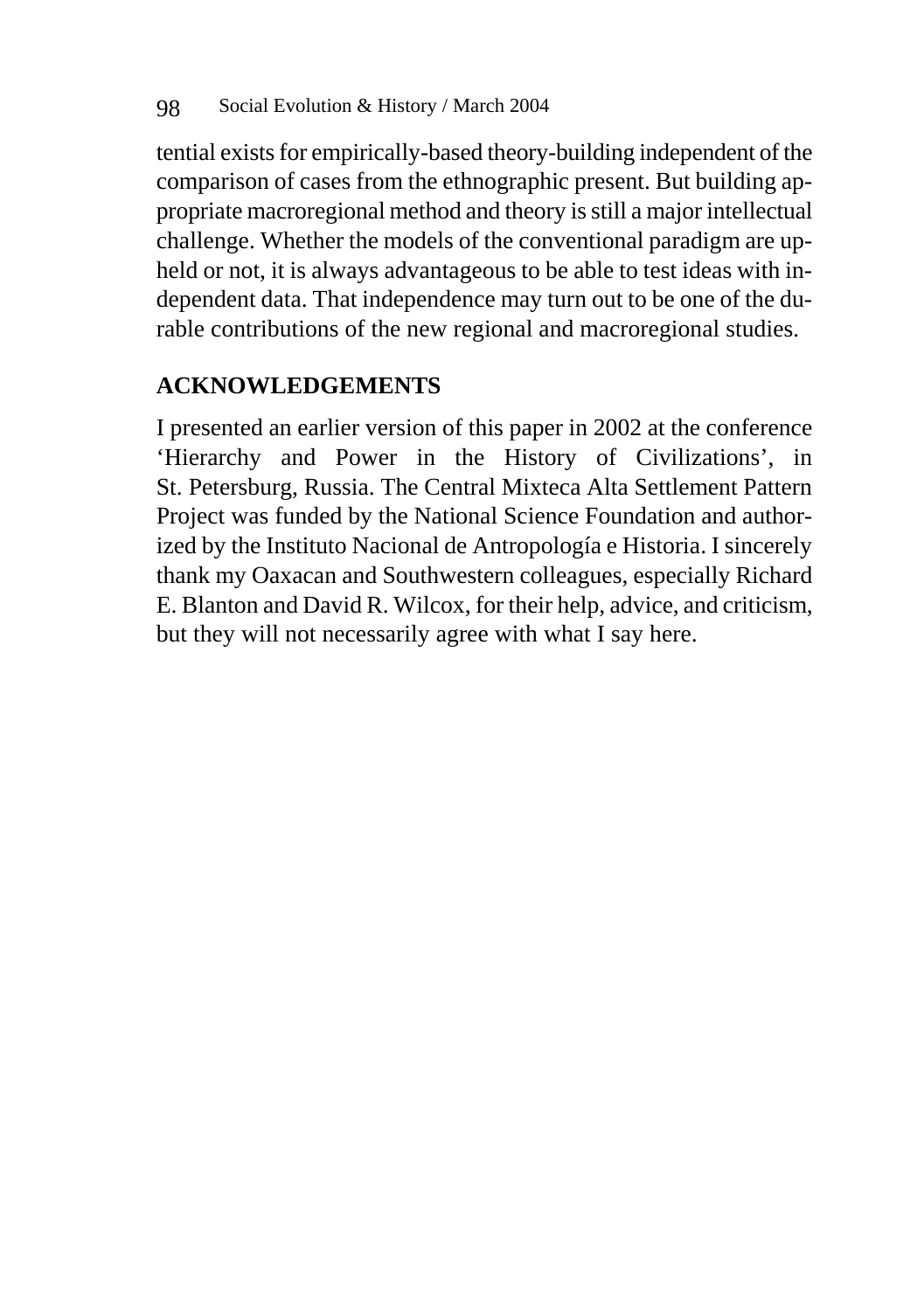#### **REFERENCES**

Adams, R. McC.

1981. *Heartland of Cities: Surveys of Ancient Settlement and Land Use on the Central Floodplain of the Euphrates.* Chicago: University of Chicago Press.

Adams, R. McC., and Nissen, H. J.

1972. *The Uruk Countryside: The Natural Setting of Urban Societies.* Chicago: University of Chicago Press.

Adler, M. (ed.)

1996. *The Prehistoric Pueblo World, AD 1150*–*1350.* Tucson, AZ: University of Arizona Press.

Balkansky, A. K.

1997. Archaeological Settlement Patterns of the Sola Valley, Oaxaca, Mexico. *Doctoral dissertation, University of Wisconsin*. Ann Arbor, MI: UMI Dissertation Services.

Balkansky, A. K., Kowalewski, S. A., Stiver, L. R., Pluckhahn, T. J., Beliaev, D., Chamblee, J. F., Heredia, E. V. Y., Pérez, R. V., Santos, P. R., and Smith, Ch. A.

2000. Archaeological Survey in the Mixteca Alta of Oaxaca, Mexico. *Journal of Field Archaeology* 27 (4): 365–389.

Billman, B. R., and Feinman, G. M. (eds.)

1999. *Settlement Pattern Studies in the Americas: Fifty Years since Virú.* Washington, DC: Smithsonian Institution Press.

Blanton, R. E.

2000. *Hellenistic, Roman and Byzantine Settlement Patterns of the Coast Lands of Western Rough Cilicia.* BAR International Series, 879. Oxford, UK: Archaeopress.

Blanton, R. E., Kowalewski, S. A., Feinman, G., and Appel, J.

1982. *Monte Albán`s Hinterland, Part I: The Prehispanic Settlement Patterns of the Central and Southern Parts of the Valley of Oaxaca, Mexico.* Memoirs, 15. Ann Arbor, MI: Museum of Anthropology, University of Michigan.

Blanton, R. E., Kowalewski, S. A., Feinman, G. M., and Finsten, L. M. 1993. *Ancient Mesoamerica: A Comparison of Change in Three Regions.* (2nd ed). Cambridge, UK: Cambridge University Press.

Blanton, R. E., Feinman, G. M., Kowalewski, S. A., and Nicholas, L. 1999. *Ancient Oaxaca: The Monte Albán State.* Cambridge, UK: Cambridge University Press.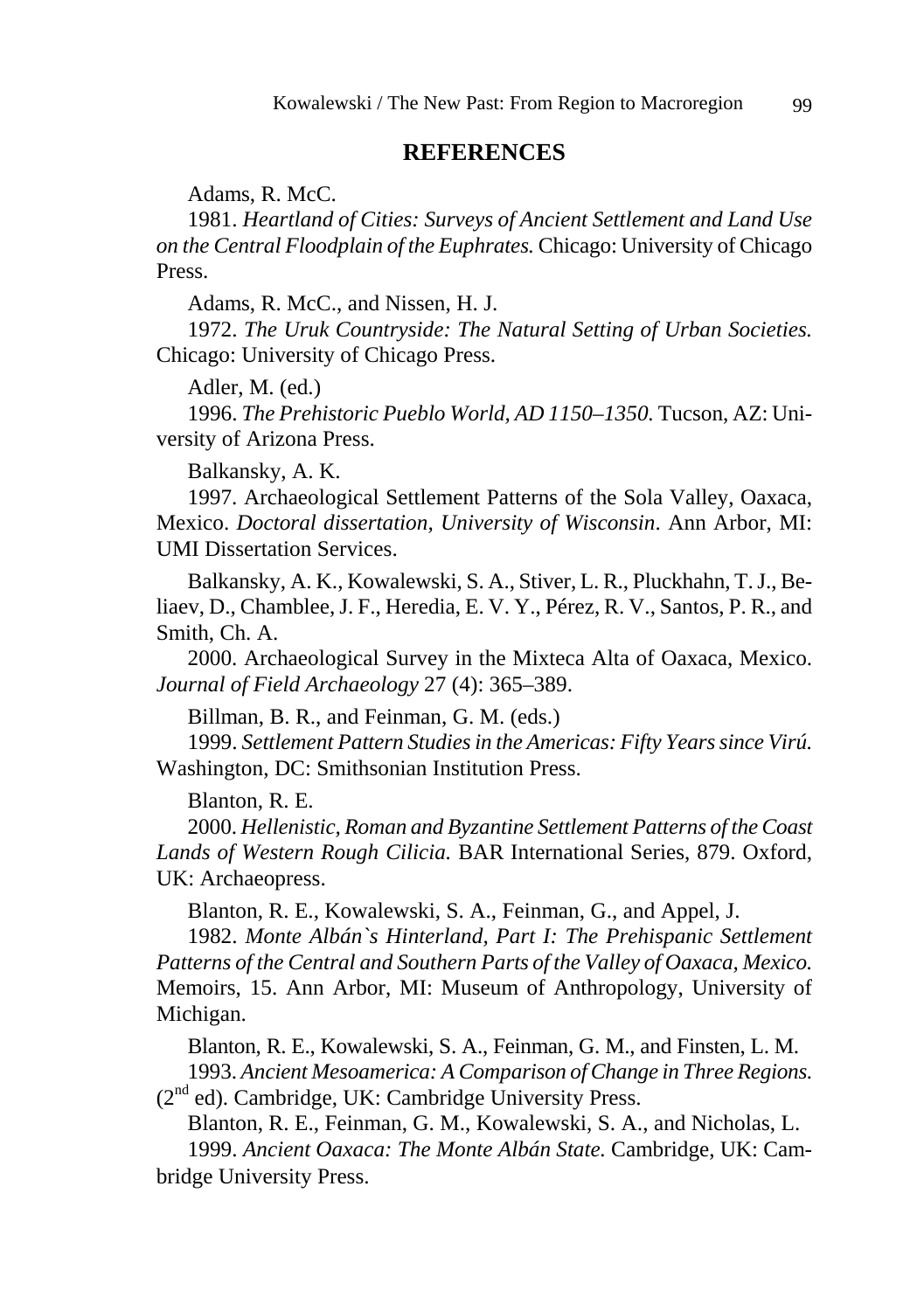100 Social Evolution & History / March 2004

Bondarenko, D. M., Grinin, L. E., and Korotayev, A. V.

2002. Alternative Pathways of Social Evolution. *Social Evolution & History* 1 (1): 54–79.

Carneiro, R. L.

2003. *Evolutionism in Cultural Anthropology: A Critical History.* Boulder, CO: Westview Press.

Culbert, T. P.

1988. The Collapse of Classic Maya Civilization. In Yoffee, N., and Cowgill, G. (eds.), *The Collapse of Ancient States and Civilizations* (pp. 69– 101). Tucson, AZ: University of Arizona Press.

Duff, A. I.

1998. The Process of Migration in the Late Prehistoric Southwest. In Spielmann, K. (ed.), *Migration and Reorganization: The Pueblo IV Period in the American Southwest* (pp. 31–52). Anthropological Research Papers 51. Tempe, AZ: Arizona State University.

Feinman, G. M., and Nicholas, L. M.

1990. At the Margins of the Monte Albán State: Settlement Patterns in the Ejutla Valley, Oaxaca, Mexico. *Latin American Antiquity* 1 (3): 216–246.

Finsten, L.

1996. Periphery and Frontier in Southern Mexico: The Mixtec Sierra in Highland Oaxaca. In Peregrine, P. N., and Feinman, G. M. (eds.), *Precolumbian World Systems* (pp. 77–96). Madison, WI: Prehistory Press.

Fish, S. K., and Kowalewski, S. A. (eds.)

1990. *The Archaeology of Regions: The Case for Full*-*Coverage Survey.* Washington, DC: Smithsonian Institution Press.

Flannery, K. V. (ed.)

1976. *The Early Mesoamerican Village.* New York: Academic Press.

Gumerman, G. J.

1971. The Distribution of Prehistoric Population Aggregates. *Anthropological Reports* 1. Prescott, AZ: Presott College.

Hally, D. J.

1996. Platform Mound Construction and the Instability of Mesoamerican Chiefdoms. In Scarry, J. (ed.), *Political Structure and Change in the Prehistoric Southeastern United States* (pp. 92–127). Gainesville, FL: University Press of Florida.

Harris, M.

1968. *The Rise of Anthropological Theory.* New York: Thomas Y. Crowell.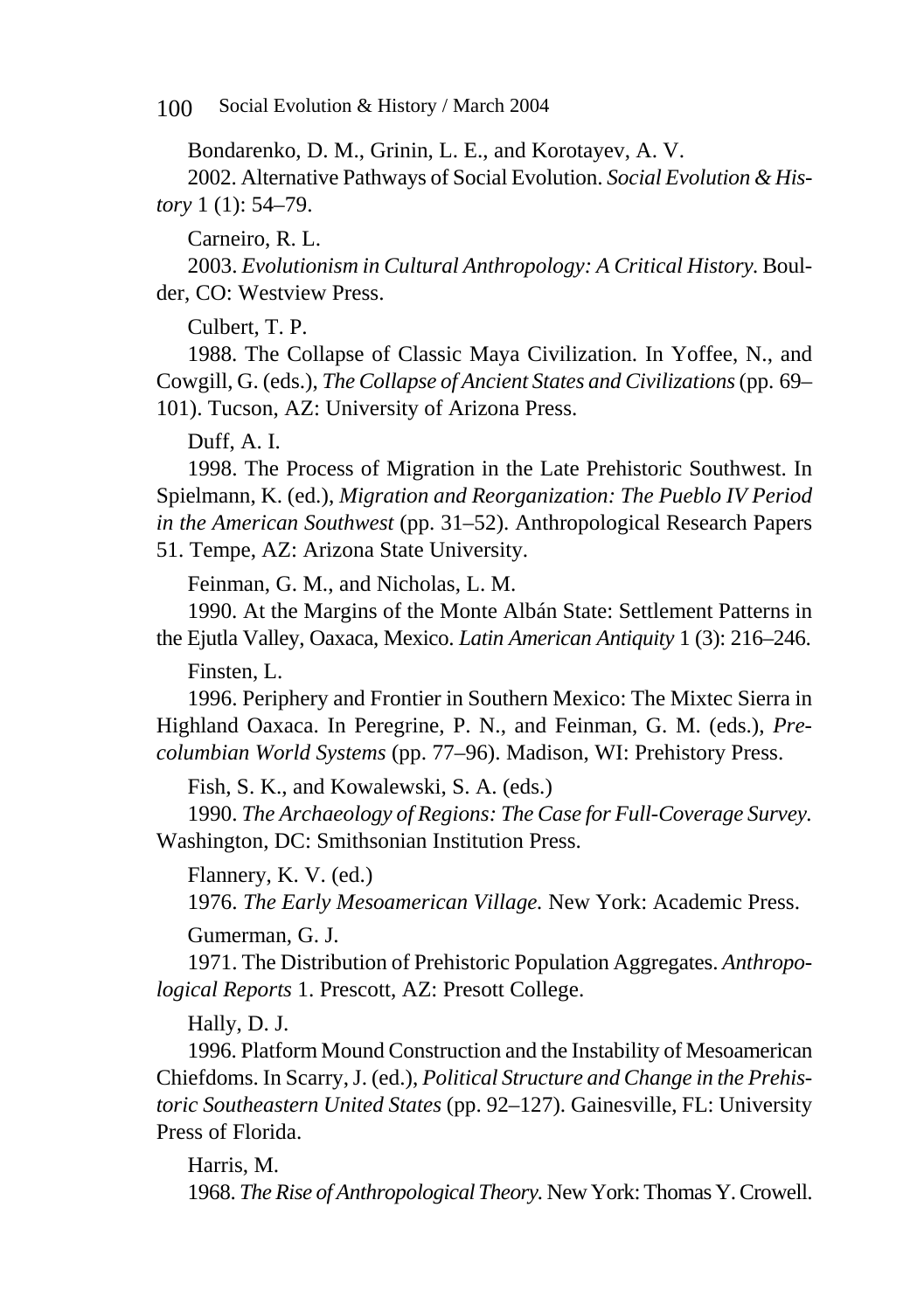Jochim, M. A.

1976. *Hunter-Gatherer Subsistence and Settlement: A Predictive Model.* New York: Academic Press.

Kowalewski, S. A.

1990. The Evolution of Complexity in the Valley of Oaxaca. *Annual Review of Anthropology* 19: 39–58.

1997. A Spatial Method for Integrating Data of Different Types. *Journal of Archaeological Method and Theory* 4 (3, 4): 287–306.

2001. *Coalescent Societies*. Paper presented at the Annual Meeting of the Southeastern Archaeological Conference, Milwaukee, Wisconsin, April 14.

Kowalewski, S. A., Feinman, G. M., Finsten, L., Blanton, R. E., and Nicholas, L. M.

1989. *Monte Albán`s Hinterland, Part II: Prehispanic Settlement Patterns in Tlacolula, Etla, and Ocotlán, the Valley of Oaxaca, Mexico.* 2 vols. Memoir, 23. Ann Arbor, MI: Museum of Anthropology, University of Michigan.

Kowalewski, S. A., Feinman, G. M., Nicholas, L. M., and Heredia, V. Y.

2001. *Hilltowns and Valley Fields: Great Transformations, Labor, and Long-Term History in Ancient Oaxaca*. Paper presented at the Annual Meeting of the Society for Economic Anthropology, Chattanooga, Tennessee, October 17.

Kradin, N. N., and Lynsha, V. A. (eds.)

1995. *Alternative Pathways to Early State.* Vladivostok: Dal'nauka,

Kristiansen, K.

1998. *Europe before History.* Cambridge, UK: Cambridge University Press.

LeBlanc, S. A.

1998. Settlement Consequences of Warfare during the Late Pueblo III and IV Periods. In Spielmann, K. (ed.), *Migration and Reorganization: The Pueblo IV Period in the American Southwest* (pp. 115–136). Anthropological Research Papers 51. Tempe, AZ: Arizona State University.

McIntosh, S. K. (ed.)

1999. *Beyond Chiefdoms: Pathways to Complexity in Africa.* Cambridge, UK: Cambridge University Press.

Mills, B. J. (ed.)

2000. *Alternative Leadership Strategies in the Prehispanic Southwest.* Tucson, AZ: University of Arizona Press.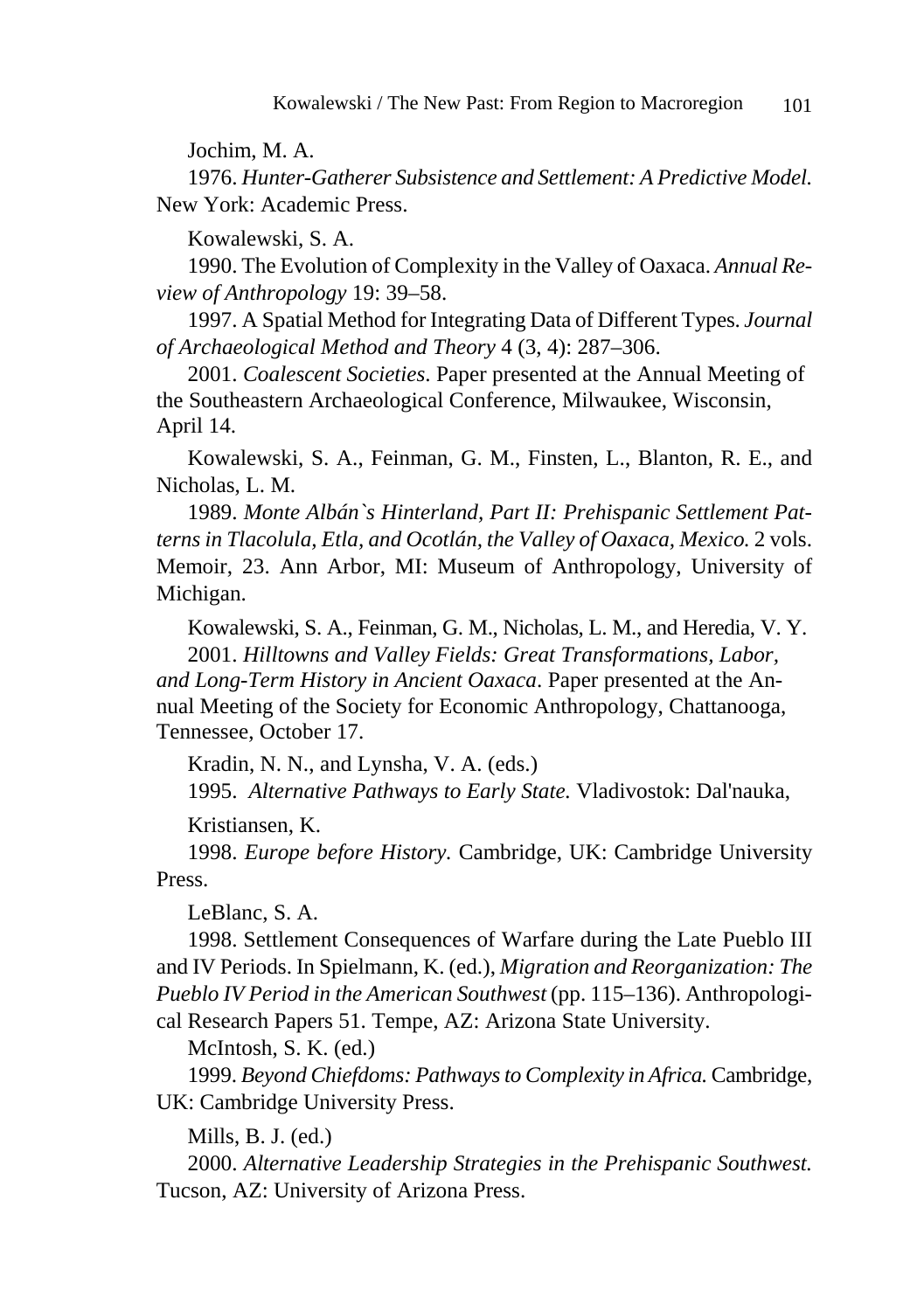102 Social Evolution & History / March 2004

Murdock, G. P.

1963. *Outline of World Cultures.* New Haven, CT: Human Relations Area Files.

Peters, C. R., and Blumenschine, R. J.

1995. Landscape Perspectives on Possible Land Use Patterns for Early Pleistocene Hominids in the Olduvai Basin, Tanzania. *Journal of Human Evolution* 29: 321–362.

Sanders, W. T., Parsons, J. R., and Santley, R. S.

1979. *The Basin of Mexico: Ecological Processes in the Evolution of a Civilization.* New York: Academic Press.

Smith, C. A.

1976*. Regional Analysis*. 2 vols. New York: Academic Press.

Smith, Ch. A.

2002. Concordant Change and Core-Periphery Dynamics: A Synthesis of Highland Mesoamerican Archaeological Survey Data. *Unpublished Ph. D. dissertation, Department of Anthropology, University of Georgia.* 

Spencer, C. S., and Redmond, E. M.

1997. *Archaeology of the Cañada de Cuicatlán, Oaxaca.* Anthropological Paper, 80. New York: American Museum of Natural History.

Spores, R.

1967. *The Mixtec Kings and Their People.* Norman, OK: University of Oklahoma Press.

Struever, S.

1971. Comments on Archaeological Data Requirements and Research Strategy. *American Antiquity* 36 (1): 9–19.

Varien, M. D.

1999. *Sedentism and Mobility in a Social Landscape: Mesa Verde and Beyond.* Tucson, AZ: University of Arizona Press.

Vivian, R. G.

1990. *The Chacoan Prehistory of the San Juan Basin.* New York: Academic Press.

Whalen, M. E., and Minnis, P. E.

2001. *Casas Grandes and Its Hinterland: Prehistoric Regional Organization in Northwest Mexico.* Tucson, AZ: University of Arizona Press.

Wilcox, D. R.

2002a. *Southwestern Settlement Systems, AD 1200–1600, A Holistic Approach*. Paper presented at the Pecos Conference, Santa Fe, New Mexico, August 12.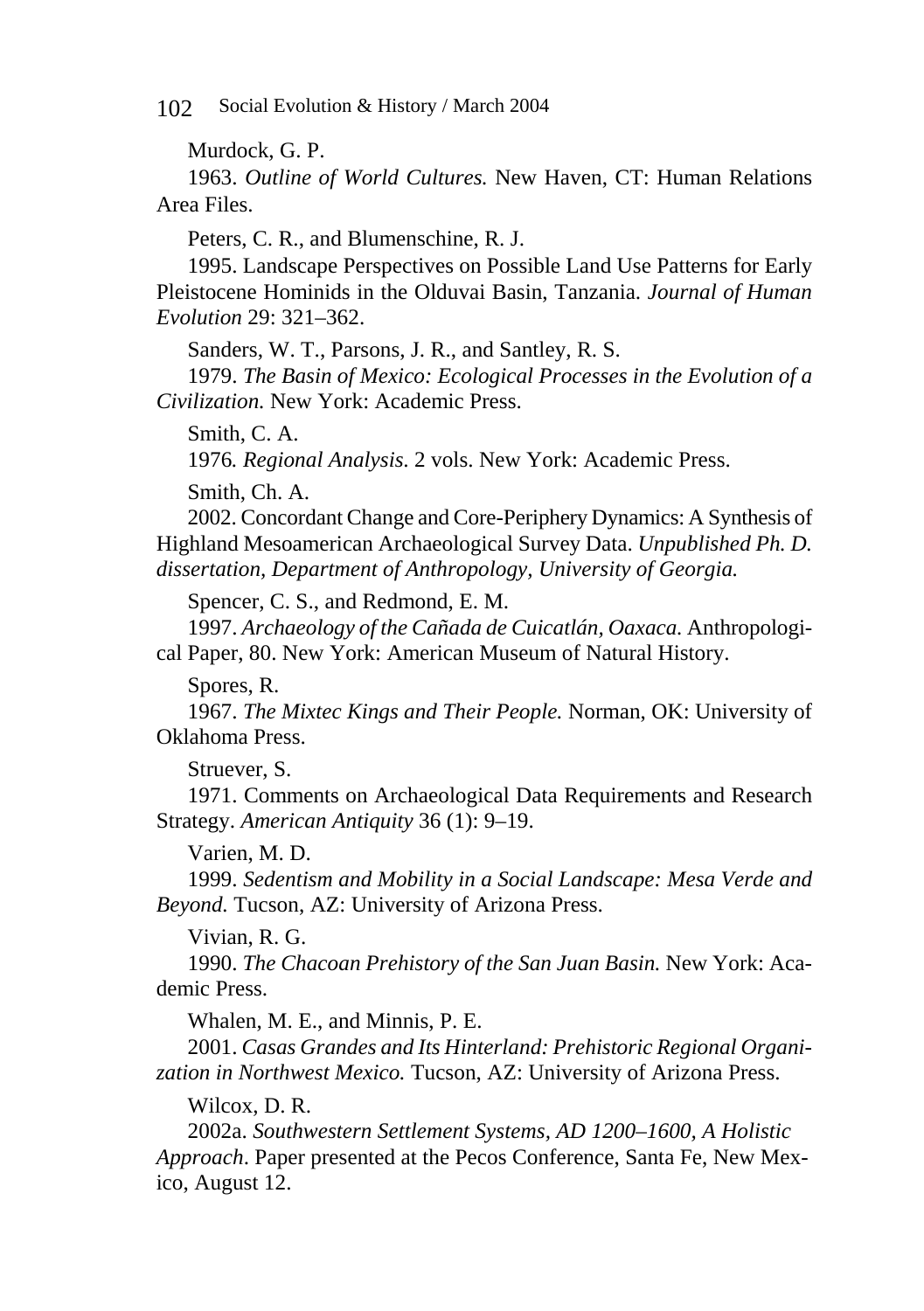2002b. Zuni in the Puebloan World. In Gregory, D. A., and Wilcox, D. R. (eds.), *Zuni Origins: Anthropological Approaches on Multiple Scales* (in preparation).

Willey, G. R.

1953. *Prehistoric Settlement Patterns in the Virú Valley, Peru.* Bureau of American Ethnology Bulletin, 155. Washington, DC: Smithsonian Institution.

Wobst, H. M.

1978. The Archaeo-Ethnology of Hunter-Gatherers or the Tyranny of the Ethnographic Record in Archaeology. *American Antiquity* 43 (2): 303–309.

Wright, H. T.

1986. The Evolution of Civilizations. In Meltzer, D., Fowler, D., and Sabloff, J. (eds.), *American Archaeology, Past and Future* (pp. 323–365). Washington, DC: Smithsonian Institution Press.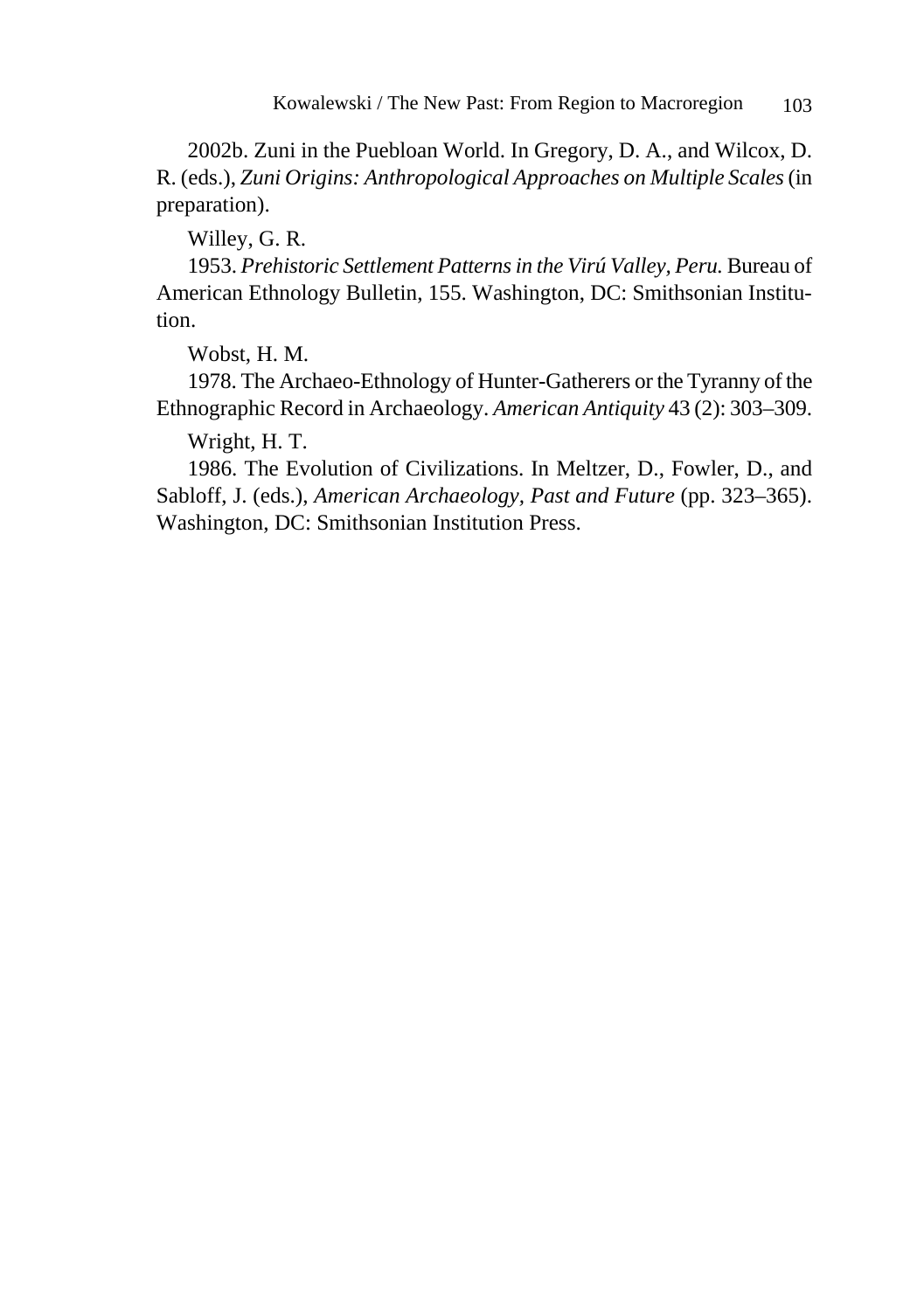